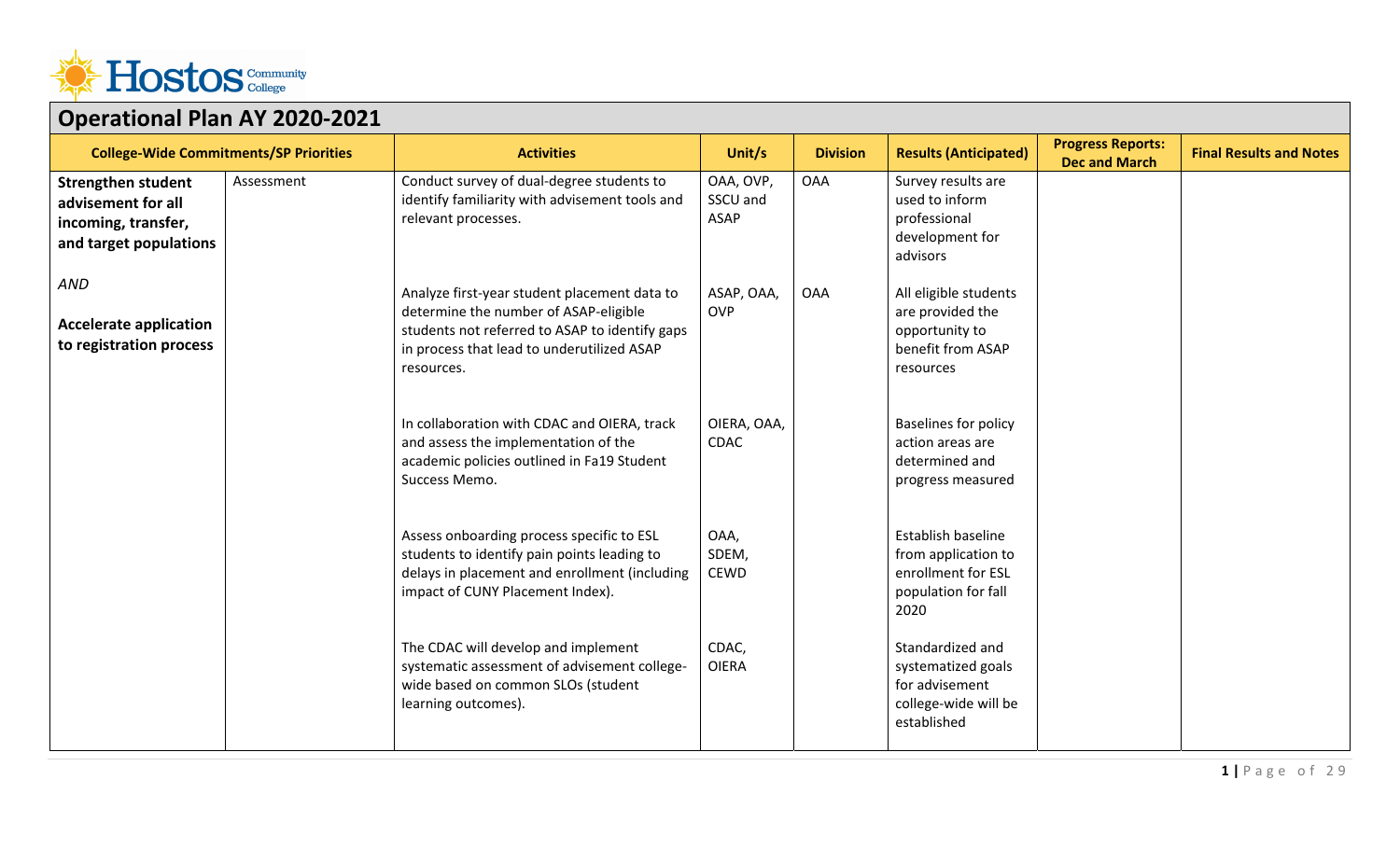

| OPCTUMONUT TUH AT 2020 2021                   |                             |                                                                                                                                                                                                |                                                 |                                |                                                                                                                                                            |                                                  |                                |
|-----------------------------------------------|-----------------------------|------------------------------------------------------------------------------------------------------------------------------------------------------------------------------------------------|-------------------------------------------------|--------------------------------|------------------------------------------------------------------------------------------------------------------------------------------------------------|--------------------------------------------------|--------------------------------|
| <b>College-Wide Commitments/SP Priorities</b> |                             | <b>Activities</b>                                                                                                                                                                              | Unit/s                                          | <b>Division</b>                | <b>Results (Anticipated)</b>                                                                                                                               | <b>Progress Reports:</b><br><b>Dec and March</b> | <b>Final Results and Notes</b> |
|                                               | Communication               | CDAC will draft and communicate its charge,<br>including proposing and guiding advisement<br>policy and practice college wide (and expand<br>membership to include faculty<br>representation). | <b>CDAC</b>                                     | Cabinet,<br>CDAC, OAA,<br>SDEM | The CDAC will be<br>prepared to guide<br>advisement policy<br>and practice college-<br>wide (including<br>coordination of<br>faculty<br>representation)    |                                                  |                                |
|                                               |                             | Standardize virtual student walk-in and<br>appointments across all SDEM student<br>support units.                                                                                              | All Student<br>Support<br>Units (who<br>leads?) | SDEM                           | Students will receive<br>services via "walk-in"<br>or appointments<br>with student service<br>units such as FAO,<br>SSCU, Admissions,<br>and Registrar     |                                                  |                                |
|                                               | <b>Community Relations</b>  | Establish a student service virtual "one stop"<br>hub - Caiman Direct.                                                                                                                         | All Student<br>Support<br>Units, OVP            | SDEM                           | One Stop service<br>center to provide<br>express service to<br>prospective and<br>continuing students                                                      |                                                  |                                |
|                                               | Professional<br>Development | CDAC will receive training to support annual<br>and periodic assessment of advisement<br>college-wide.                                                                                         | CDAC,<br><b>OIERA</b>                           |                                | CDAC will begin<br>systematic annual<br>assessment and<br>planning and use the<br>results to inform<br>future<br>activities/improve<br>advisement services |                                                  |                                |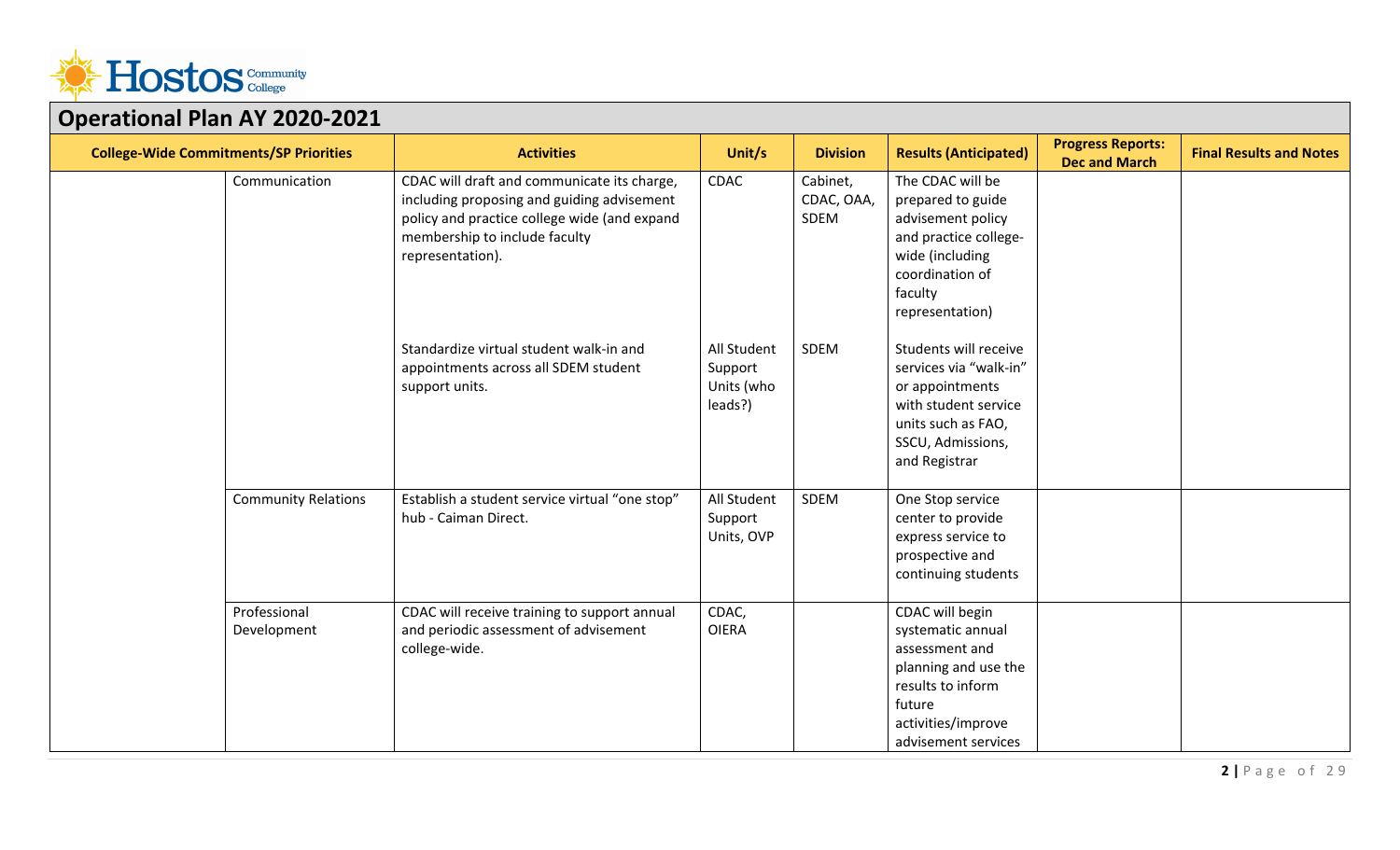

| . . <b>. .</b>                                |                                                |         |                 |                              |                                                  |                                |
|-----------------------------------------------|------------------------------------------------|---------|-----------------|------------------------------|--------------------------------------------------|--------------------------------|
| <b>College-Wide Commitments/SP Priorities</b> | <b>Activities</b>                              | Unit/s  | <b>Division</b> | <b>Results (Anticipated)</b> | <b>Progress Reports:</b><br><b>Dec and March</b> | <b>Final Results and Notes</b> |
| Systems Alignment                             | <b>Retention Efforts:</b>                      | Cabinet |                 | Hostos will sustain          |                                                  |                                |
|                                               | A uniform policy and action plan will be       |         |                 | contact with,                |                                                  |                                |
|                                               | developed and implemented to conduct           |         |                 | evaluate needs of,           |                                                  |                                |
|                                               | outreach to students who have stopped out.     |         |                 | and re-admit when            |                                                  |                                |
|                                               |                                                |         |                 | possible, students           |                                                  |                                |
|                                               |                                                |         |                 | who have stopped             |                                                  |                                |
|                                               |                                                |         |                 | out. Baseline: 3.4%          |                                                  |                                |
|                                               |                                                |         |                 | of Fa16 cohort               |                                                  |                                |
|                                               |                                                |         |                 | stopped out and re-          |                                                  |                                |
|                                               |                                                |         |                 | enrolled. Target: Re-        |                                                  |                                |
|                                               |                                                |         |                 | enroll 10% of Fa17           |                                                  |                                |
|                                               |                                                |         |                 | stop outs contacted          |                                                  |                                |
|                                               |                                                |         |                 | by Hostos                    |                                                  |                                |
|                                               | A uniform policy and proactive, coordinated    | Cabinet |                 | The overall number           |                                                  |                                |
|                                               | action plan will be developed and              |         |                 | of W grades will             |                                                  |                                |
|                                               | implemented to anticipate, mitigate, and react |         |                 | decrease by 5% in            |                                                  |                                |
|                                               | to, WNs.                                       |         |                 | Fa20 and 10% in              |                                                  |                                |
|                                               |                                                |         |                 | Spr21 (Baseline: Fa19        |                                                  |                                |
|                                               |                                                |         |                 | and Spr20)                   |                                                  |                                |
|                                               |                                                |         |                 |                              |                                                  |                                |
|                                               |                                                |         |                 |                              |                                                  |                                |
|                                               | Implement a financial aid verification cohort  | FAO     |                 | Expedite processing          |                                                  |                                |
|                                               | model.                                         |         |                 | time to complete             |                                                  |                                |
|                                               |                                                |         |                 | student verification         |                                                  |                                |
|                                               |                                                |         |                 | and finalize award           |                                                  |                                |
|                                               |                                                |         |                 | eligibility 30 days          |                                                  |                                |
|                                               |                                                |         |                 | prior to the start of        |                                                  |                                |
|                                               |                                                |         |                 | class. Anticipating          |                                                  |                                |
|                                               |                                                |         |                 | 95% completion rate          |                                                  |                                |
|                                               |                                                |         |                 | for enrolled students        |                                                  |                                |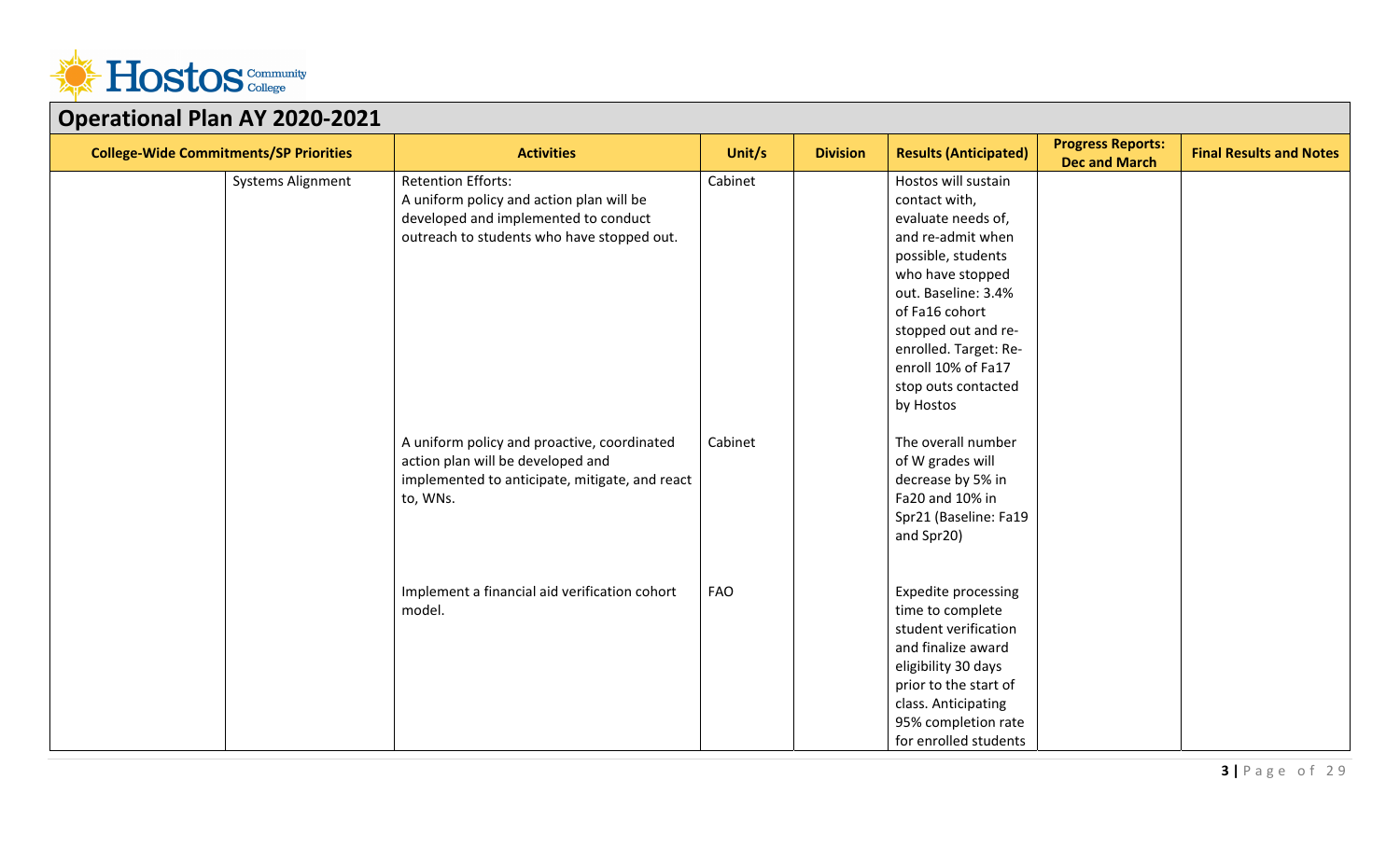

| OPCIULIONUI I IUII AI LULU LULI               |                                                                                                                                                                                                                    |            |                 |                                                                                                                                         |                                                  |                                |
|-----------------------------------------------|--------------------------------------------------------------------------------------------------------------------------------------------------------------------------------------------------------------------|------------|-----------------|-----------------------------------------------------------------------------------------------------------------------------------------|--------------------------------------------------|--------------------------------|
| <b>College-Wide Commitments/SP Priorities</b> | <b>Activities</b>                                                                                                                                                                                                  | Unit/s     | <b>Division</b> | <b>Results (Anticipated)</b>                                                                                                            | <b>Progress Reports:</b><br><b>Dec and March</b> | <b>Final Results and Notes</b> |
|                                               | Create and maintain electronic registration<br>forms on various conferencing platforms such<br>as Zoom and MS Teams. These forms will be<br>used in all virtual recruitment outreach<br>activities.                | Admissions |                 | Generate leads that<br>allow us to connect<br>and interact with<br>motivated<br>prospective students<br>(enhanced<br>recruitment pool)  |                                                  |                                |
|                                               | Develop and Implement a checklist of all<br>Student Athletes (SA) enrollment paperwork<br>available to all department staff on Microsoft<br>Teams to track the enrollment progress (and<br>issues during) of SA's. | Athletics  |                 | Increase speed, ease,<br>and tracking of<br>moving Student<br>Athletes through<br>enrollment process<br>and improve trouble<br>shooting |                                                  |                                |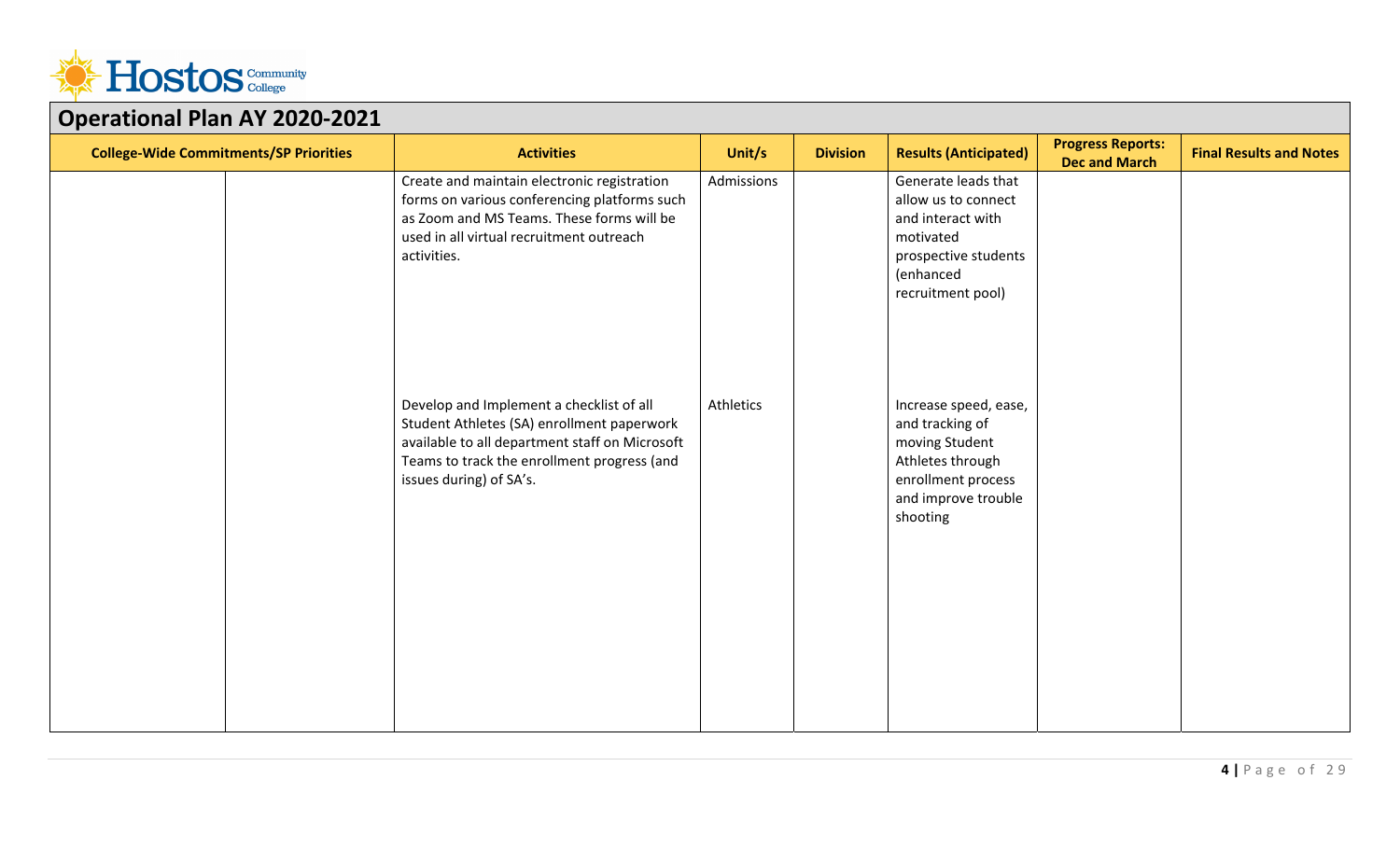

| OPCIULIONUI I IUII AI LULU LULI                                             |            |                                                                                                                                                                                                                                                                                                                                                                                                                                                                                            |           |                 |                                                                                                                                                                                                                                                               |                                                  |                                |
|-----------------------------------------------------------------------------|------------|--------------------------------------------------------------------------------------------------------------------------------------------------------------------------------------------------------------------------------------------------------------------------------------------------------------------------------------------------------------------------------------------------------------------------------------------------------------------------------------------|-----------|-----------------|---------------------------------------------------------------------------------------------------------------------------------------------------------------------------------------------------------------------------------------------------------------|--------------------------------------------------|--------------------------------|
| <b>College-Wide Commitments/SP Priorities</b>                               |            | <b>Activities</b>                                                                                                                                                                                                                                                                                                                                                                                                                                                                          | Unit/s    | <b>Division</b> | <b>Results (Anticipated)</b>                                                                                                                                                                                                                                  | <b>Progress Reports:</b><br><b>Dec and March</b> | <b>Final Results and Notes</b> |
| <b>Clearly communicate</b><br>graduate<br>requirements and<br>deadlines     | Assessment | Evaluate and strengthen alignment of<br>communication about graduation<br>requirements and deadlines to all students by<br>faculty and staff.                                                                                                                                                                                                                                                                                                                                              |           | OAA, SDEM       | Multi-modal<br>communication plan<br>is developed                                                                                                                                                                                                             |                                                  |                                |
| AND                                                                         |            |                                                                                                                                                                                                                                                                                                                                                                                                                                                                                            |           |                 |                                                                                                                                                                                                                                                               |                                                  |                                |
| Promote culture of<br>"College Going" with<br><b>First Year Experiences</b> |            | Using "Qualtrics" the Academic Recovery<br>intake forms will be digitized and organized<br>systematically. SSCU and ASAP will use this<br>software to compile all academic recovery<br>collected data. Students will receive a link to<br>fill out the Qualtrics "survey" (intake form).<br>The survey information is automatically placed<br>into an excel sheet for the assigned<br>coach/advisor. (Does this only impact students<br>served by SSCU, or also those served by<br>ASAP?). | SSCU/ASAP |                 | Real-time sharing of<br>student tracking data<br>with the<br>coach/advisor,<br>program<br>coordinators<br>Survey (online intake<br>form) will notify the<br>coach for the<br>students' readiness<br>for the next steps of<br>the Academic<br>Recovery Program |                                                  |                                |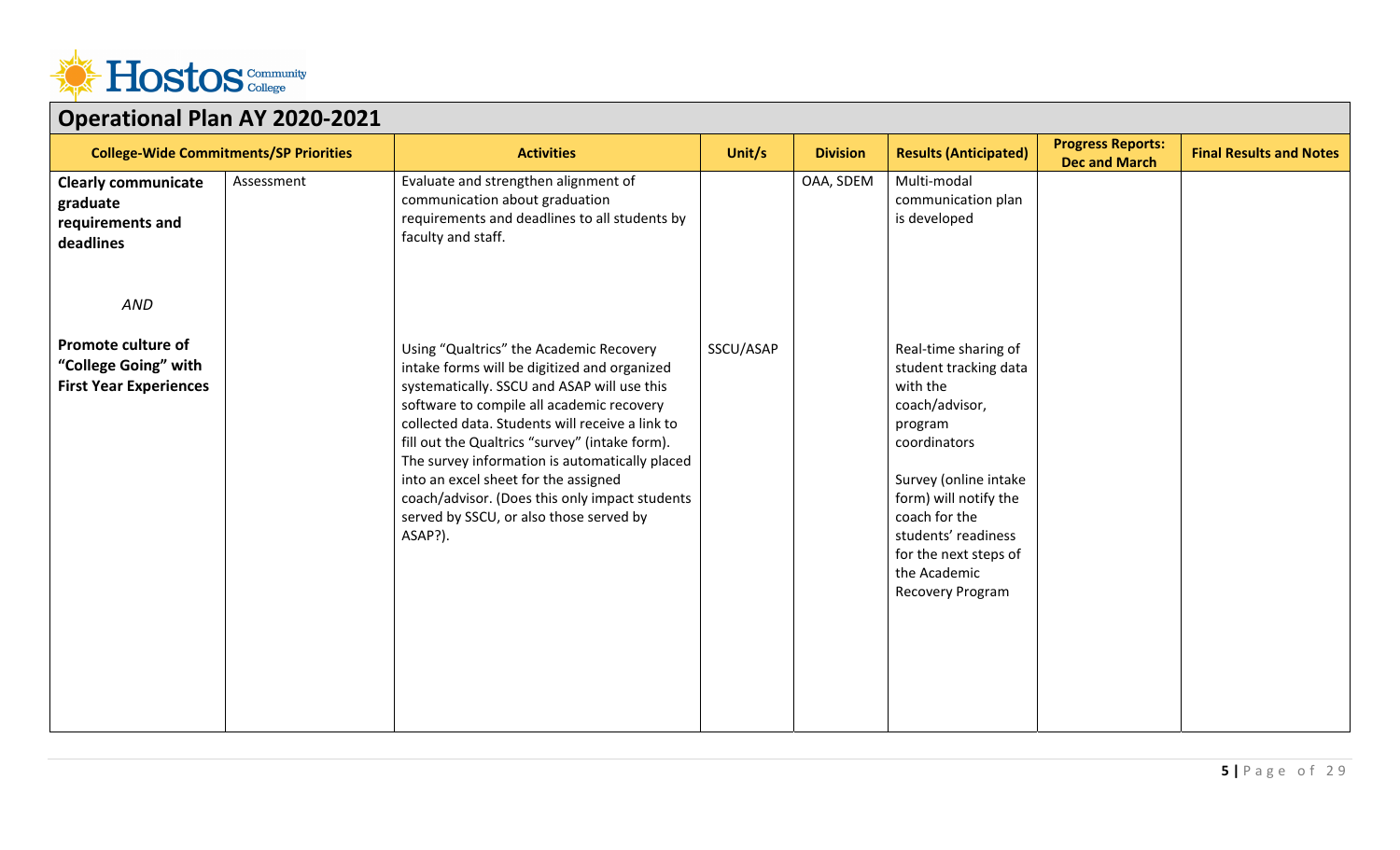

| OPCIULIONUI I IUII AI LOLO LOLI<br><b>College-Wide Commitments/SP Priorities</b> | <b>Activities</b>                                                                                                                                                                                                     | Unit/s                | <b>Division</b> | <b>Results (Anticipated)</b>                                                                                                                                                                                                                                            | <b>Progress Reports:</b> | <b>Final Results and Notes</b> |
|----------------------------------------------------------------------------------|-----------------------------------------------------------------------------------------------------------------------------------------------------------------------------------------------------------------------|-----------------------|-----------------|-------------------------------------------------------------------------------------------------------------------------------------------------------------------------------------------------------------------------------------------------------------------------|--------------------------|--------------------------------|
| Communication                                                                    | Implement the use of the digital orientation<br>tool developed in AY20*(SDEM is also offering<br>digital orientation - work together to align<br>and support efforts, including assessment of<br>student experience). | OAA, SDEM             | OAA, SDEM       |                                                                                                                                                                                                                                                                         | <b>Dec and March</b>     |                                |
|                                                                                  | Schedule one event every month to<br>encourage students to sign up for graduation<br>updates. August event: #HostosGrads2021<br>Kickoff Day.                                                                          | Student<br>Activities | SDEM            | 5%-10% of the<br>graduation<br>candidates will sign<br>up to receive<br>updates                                                                                                                                                                                         |                          |                                |
|                                                                                  | Develop a marketing communication plan for<br>the 2020-2021 academic year to positively<br>impact Enrollment and Retention.                                                                                           | <b>OVP</b>            | SDEM            | Students will be<br>aware of college<br>information,<br>programs that may<br>benefit them, and<br>changes to their<br>coursework and<br>academic calendar.<br>Increase retention of<br>student athletes<br>from Fall 2020 to<br>Spring 2021<br>semester.<br>(Baseline?) |                          |                                |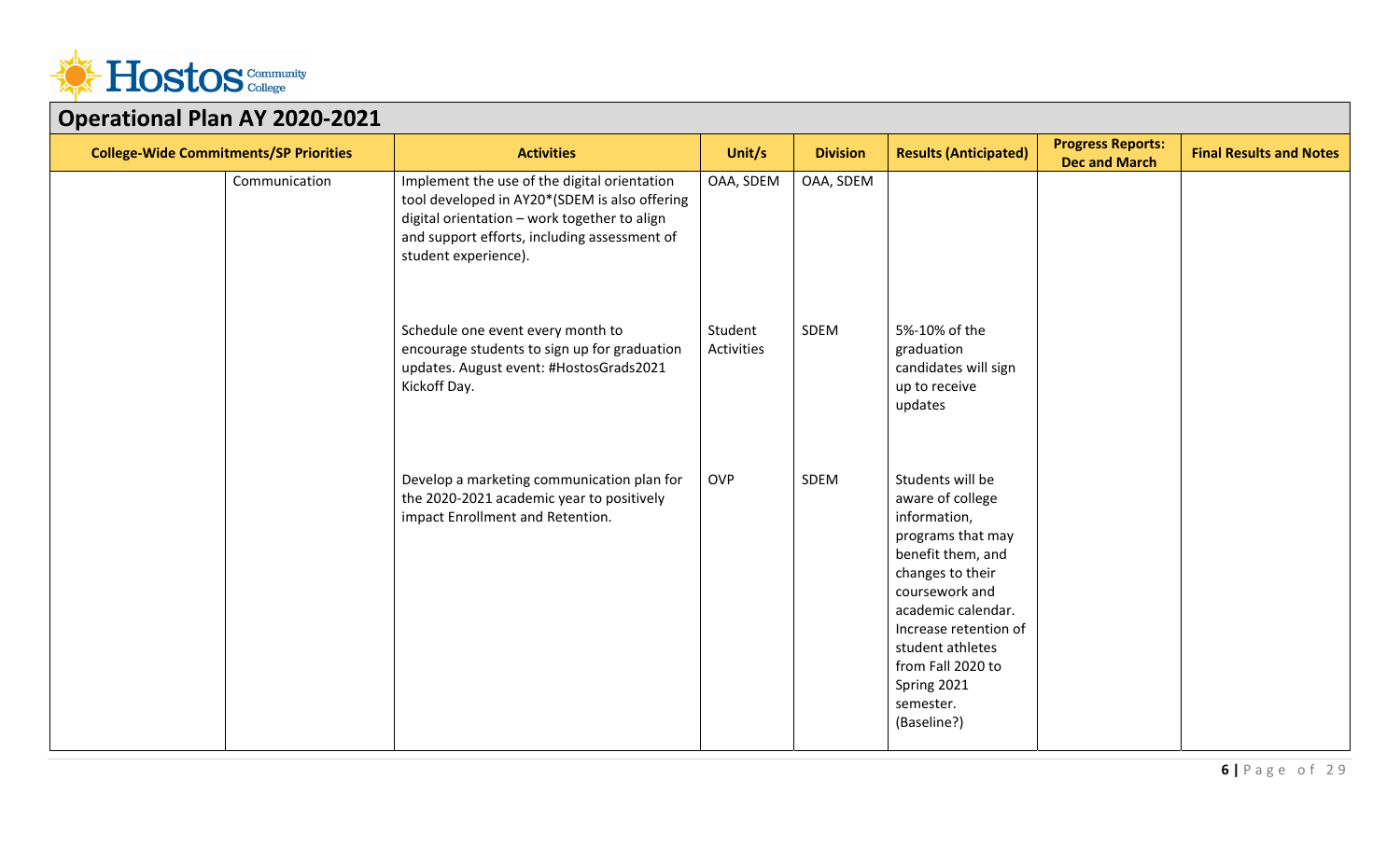

| PPC: 8001101 1 1011 / 11 2020 2               |                            |                                                                                                                                                                                                                                                                                                                                                                                                                     |                                             |                 |                                                                                                                                                     |                                                  |                                |
|-----------------------------------------------|----------------------------|---------------------------------------------------------------------------------------------------------------------------------------------------------------------------------------------------------------------------------------------------------------------------------------------------------------------------------------------------------------------------------------------------------------------|---------------------------------------------|-----------------|-----------------------------------------------------------------------------------------------------------------------------------------------------|--------------------------------------------------|--------------------------------|
| <b>College-Wide Commitments/SP Priorities</b> |                            | <b>Activities</b>                                                                                                                                                                                                                                                                                                                                                                                                   | Unit/s                                      | <b>Division</b> | <b>Results (Anticipated)</b>                                                                                                                        | <b>Progress Reports:</b><br><b>Dec and March</b> | <b>Final Results and Notes</b> |
|                                               |                            | Implement athletics academic retention<br>program online to Microsoft teams. Activities<br>include student athlete orientation on MS<br>Teams, bi-weekly progress reports to all<br>Student Athletes' professors, twice a week<br>team academic meetings/study hall through,<br>daily individual academic meeting with<br>assistant coaches, all HALC, Writing Center<br>and Tutoring Center info and links posted. | Athletics                                   | SDEM            |                                                                                                                                                     |                                                  |                                |
|                                               | <b>Community Relations</b> | Create an online community of Hostos<br>students participating in various student<br>services workshops, seminars, and events<br>such as Athletic Egames, CUNY EDGE monthly<br>academic and career seminar series, Health<br>and Wellness workshops on Financial literacy,<br>Food insecurities, legal services, Health and<br>wellness programming, etc.                                                           | Student<br>Support<br>Service<br>Units, OVP | SDEM            | Promote retention<br>and ensure<br>consistent<br>advisement while<br>Students engage in<br>online student<br>support services<br>activities monthly |                                                  |                                |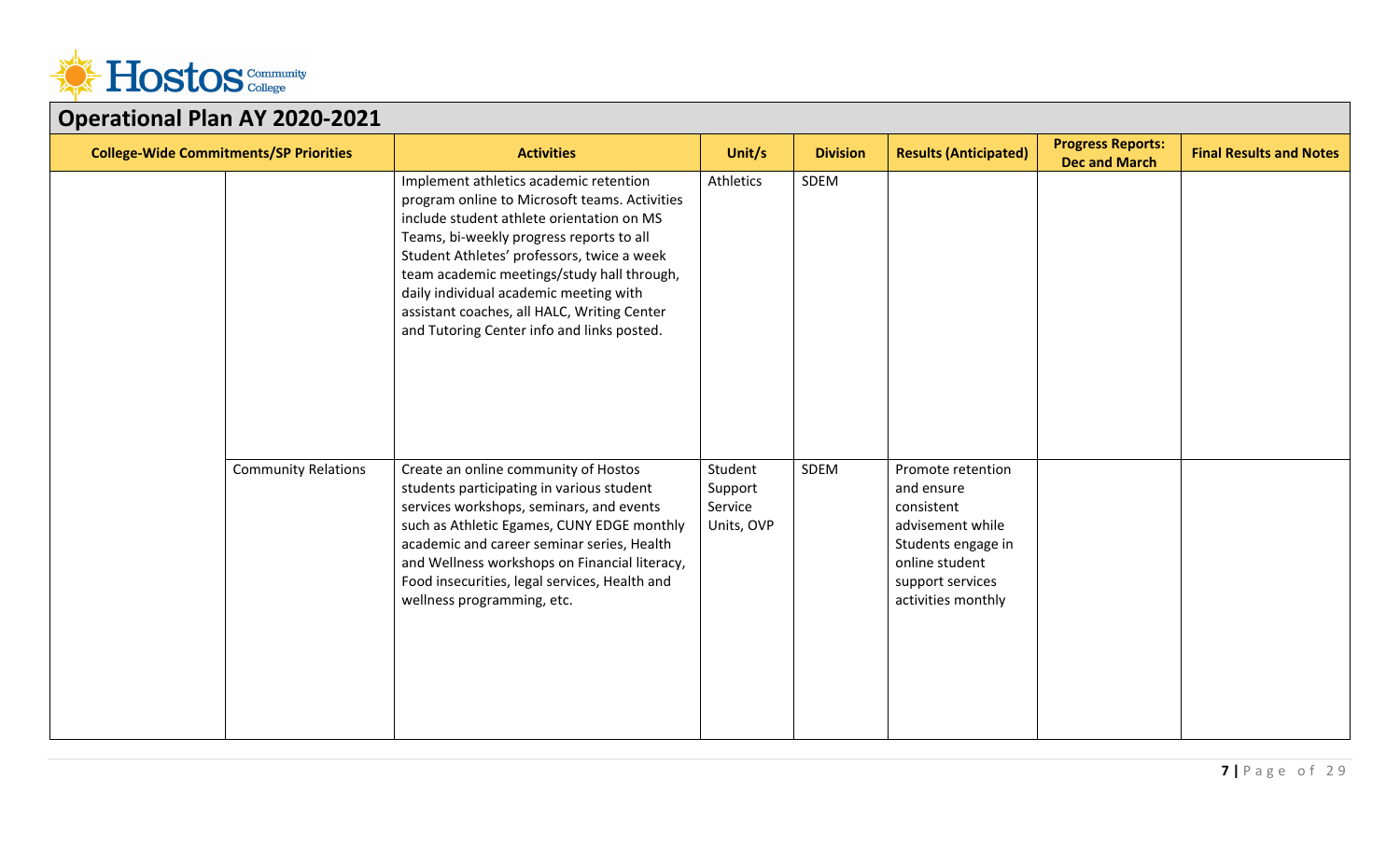

| PPC. GW. DIG: 1 TON 7 W. 2020                 |                             |                                                                                                                                                                                                                                                                                                                                |            |                 |                                                                  |                                                  |                                |
|-----------------------------------------------|-----------------------------|--------------------------------------------------------------------------------------------------------------------------------------------------------------------------------------------------------------------------------------------------------------------------------------------------------------------------------|------------|-----------------|------------------------------------------------------------------|--------------------------------------------------|--------------------------------|
| <b>College-Wide Commitments/SP Priorities</b> |                             | <b>Activities</b>                                                                                                                                                                                                                                                                                                              | Unit/s     | <b>Division</b> | <b>Results (Anticipated)</b>                                     | <b>Progress Reports:</b><br><b>Dec and March</b> | <b>Final Results and Notes</b> |
|                                               | Professional<br>Development | Recruiter in Residence: Northwell Health,<br><b>Merck, &amp; Travelers:</b><br>Through the CUNY LEADS program at Hostos,<br>ARC is coordinating a number of events which<br>offer students the opportunity to engage with<br>a variety of potential employers via online<br>workshops, resume clinics, and mock<br>interviews. | ARC        |                 | Students will be<br>prepared to meet<br>employer<br>expectations |                                                  |                                |
|                                               |                             | Develop an online outreach program to<br>support resilience, symptoms, management,<br>and other aspects of psychological student<br>well being.                                                                                                                                                                                | Counseling |                 | Promote successful<br>persistence in college                     |                                                  |                                |
|                                               |                             | The Counseling Center offers orientation to<br>faculty, staff and special programs. (College<br>wide commitment: Anticipating and mitigating<br>impacts of COVID-19/Communications).                                                                                                                                           |            |                 | Encourage staff<br>referrals to students<br>for services         |                                                  |                                |
|                                               |                             |                                                                                                                                                                                                                                                                                                                                |            |                 |                                                                  |                                                  |                                |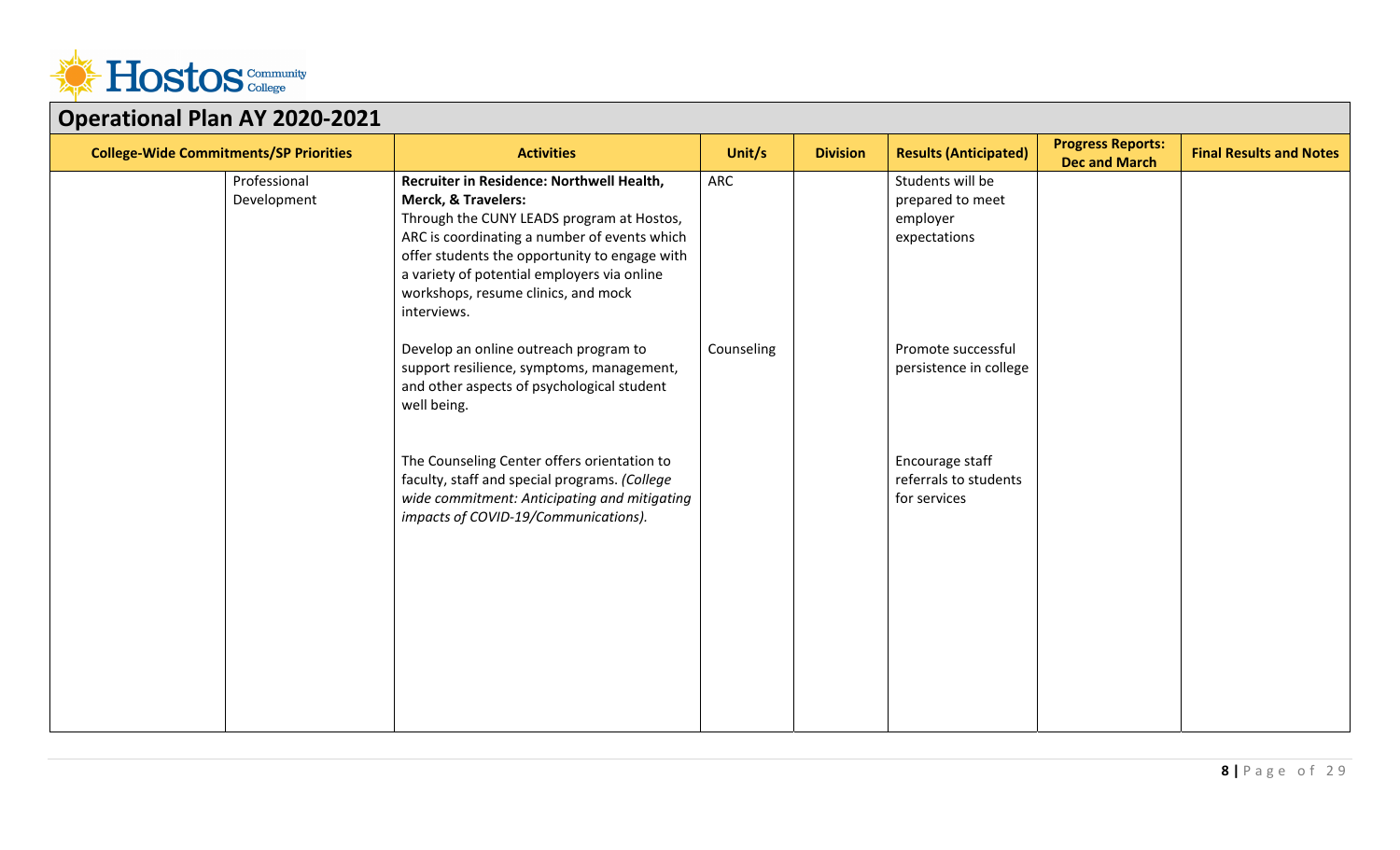

| MAINTER IMITTIT                               |                                                                                                                                                                                                                                                                                                                                               |                                        |                 |                                                                                                                                                                             |                                                  |                                |
|-----------------------------------------------|-----------------------------------------------------------------------------------------------------------------------------------------------------------------------------------------------------------------------------------------------------------------------------------------------------------------------------------------------|----------------------------------------|-----------------|-----------------------------------------------------------------------------------------------------------------------------------------------------------------------------|--------------------------------------------------|--------------------------------|
| <b>College-Wide Commitments/SP Priorities</b> | <b>Activities</b>                                                                                                                                                                                                                                                                                                                             | Unit/s                                 | <b>Division</b> | <b>Results (Anticipated)</b>                                                                                                                                                | <b>Progress Reports:</b><br><b>Dec and March</b> | <b>Final Results and Notes</b> |
| <b>Systems Alignment</b>                      | Working group to be convened to define goals<br>and student learning outcomes, and timeline<br>for delivery, for of First Year Experience,<br>including First Year Seminar outcomes.<br>Develop multi-modal curriculum and plan to<br>communicate and coordinate FYE efforts. (This<br>work was started and not sustained in AY19-<br>$20$ ). | Cabinet,<br>OAA, SDEM,<br><b>OIERA</b> |                 | <b>First Year Experience</b><br>college-wide<br>onboarding/orientati<br>on goals will be<br>articulated and<br>supporting activities<br>will be implemented<br>and assessed |                                                  |                                |
|                                               | Digitize the graduation process for all students<br>utilizing the student self-service degree<br>checkout functionality in CUNYfirst.                                                                                                                                                                                                         | Registrar                              |                 | <b>Graduation forms</b><br>will be in online<br>format (End of Fa20)                                                                                                        |                                                  |                                |
|                                               | Reduce the number of graduation audits from<br>3 to 2. A preliminary audit to ensure that<br>students have the min GPA, min creditsetc<br>and a final audit once all grades are in.                                                                                                                                                           | Registrar                              |                 | Increase the<br>graduation audit<br>turnaround time                                                                                                                         |                                                  |                                |
|                                               |                                                                                                                                                                                                                                                                                                                                               |                                        |                 |                                                                                                                                                                             |                                                  |                                |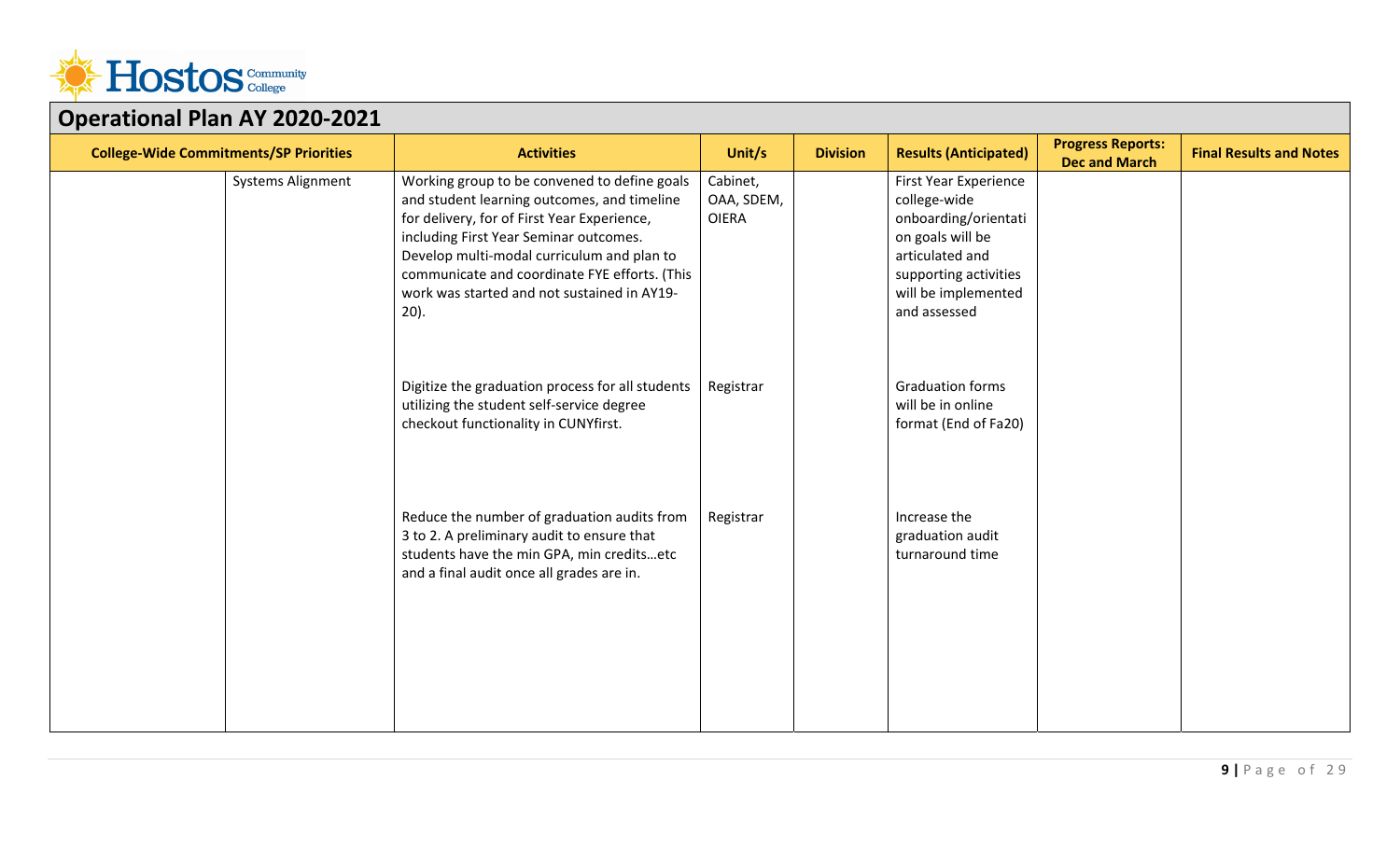

| $P1$ and $P2$ and $P3$ and $P4$ and $P5$ and $P6$<br><b>College-Wide Commitments/SP Priorities</b> |            | <b>Activities</b>                                                                                                                                                                                                    | Unit/s                                       | <b>Division</b>            | <b>Results (Proposed)</b>                                                                                                                                                                                                                       | <b>Progress</b><br>Dec. - March | <b>Final Results and Notes</b> |
|----------------------------------------------------------------------------------------------------|------------|----------------------------------------------------------------------------------------------------------------------------------------------------------------------------------------------------------------------|----------------------------------------------|----------------------------|-------------------------------------------------------------------------------------------------------------------------------------------------------------------------------------------------------------------------------------------------|---------------------------------|--------------------------------|
| Anticipating and<br>mitigating impacts of<br>COVID-19                                              | Assessment | Research plan will be designed, implemented<br>and communicated that tracks student<br>cohorts defined by Covid-19 related variables<br>and goes beyond CUNY PMP data to inform<br>proactive responses college-wide. | <b>OIERA</b>                                 | OIERA,<br>SDEM, OAA,<br>IT | Research plan and<br>calendar of reports<br>to be shared on<br>OIERA website by<br>mid-Fall 20<br>Regular updates will<br>be shared with<br>college community<br>>2x/month via<br>website and<br>President's El<br>Semanario/weekly<br>bulletin |                                 |                                |
|                                                                                                    |            | Ongoing assessment of student experience at<br>"remote" campus from application to<br>orientation and beyond will be developed and<br>implemented.                                                                   | Admissions,<br>Financial Aid,<br>SSCU, OIERA | SDEM                       | Qualitative data<br>produced<br>systematically will<br>inform how we<br>deliver student<br>services via remote<br>platforms in the<br>short, mid and long<br>term                                                                               |                                 |                                |
|                                                                                                    |            | New and continuing students' technology<br>needs are assessed including hardware and<br>software needs, internet capacity, provision of<br>training and support.                                                     | IT, OVP, OAA                                 |                            | Technology needs<br>assessments are<br>used to inform<br>college-wide<br>strategies to<br>respond effectively<br>(define effectively!)                                                                                                          |                                 |                                |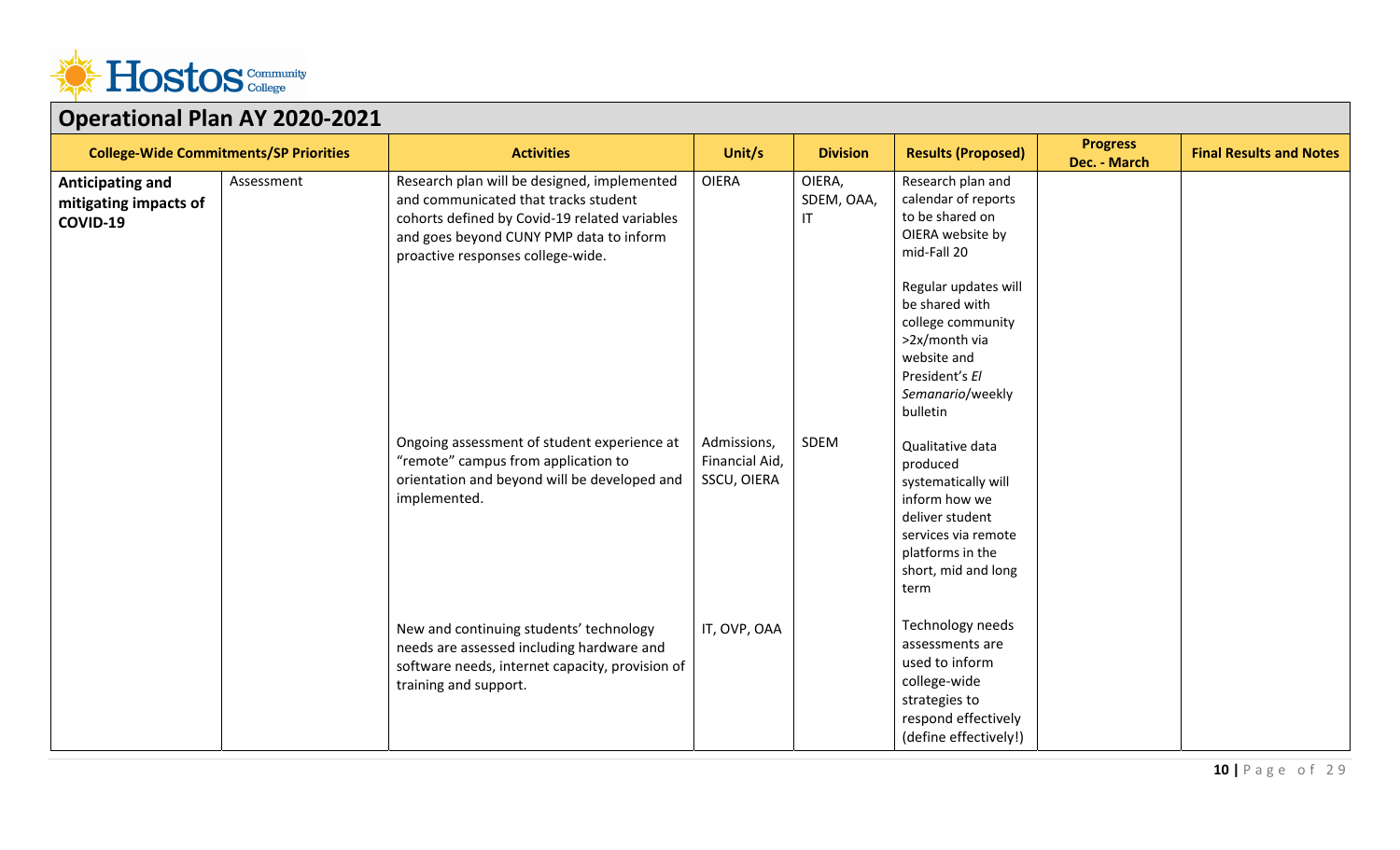

| <b>College-Wide Commitments/SP Priorities</b> |                | <b>Activities</b>                                                                                                                                                                                                                                                                                     | Unit/s                                                                      | <b>Division</b> | <b>Results (Proposed)</b>                                                                                                                                                                           | <b>Progress</b><br>Dec. - March | <b>Final Results and Notes</b> |
|-----------------------------------------------|----------------|-------------------------------------------------------------------------------------------------------------------------------------------------------------------------------------------------------------------------------------------------------------------------------------------------------|-----------------------------------------------------------------------------|-----------------|-----------------------------------------------------------------------------------------------------------------------------------------------------------------------------------------------------|---------------------------------|--------------------------------|
|                                               |                | The enrollment and re-enrollment processes<br>will be reviewed to identify bottlenecks and<br>identify, implement and assess improvements<br>during the pandemic and beyond.                                                                                                                          | OIERA,<br>CDAC, SDEM                                                        |                 | New, returning and<br>transfer students<br>will be enrolled<br>effectively, and<br>offices involved in<br>these processes will<br>develop skills to<br>improve processes<br>based on shared<br>data |                                 |                                |
|                                               | Communications | Develop a standardized communication<br>process to ensure that all CEWD students<br>have the access to the student support<br>services that are distributed via the Hostos<br>listserv such as information about the Food<br>Panty and campus events, etc.                                            | Wellness,<br>Career<br>Developmen<br>t &<br><b>Transition to</b><br>College | <b>CEWD</b>     | Increase the number<br>of students that<br>access Hostos<br>support services,<br>particularly during<br>the COVID-19<br>pandemic                                                                    |                                 |                                |
|                                               |                | All academic departments will implement the<br>use of software that routes phone calls to<br>computers to be answered by staff in real-<br>time. Department websites will be updated<br>with key contact information as well as<br>instructions to contact OAA to report any<br>unanswered inquiries. | OAA,<br>Academic<br>Departments                                             | <b>OAA</b>      | A clear<br>communication<br>process will be<br>implemented across<br>the division. OAA will<br>track, report and<br>address any<br>breakdown in<br>process                                          |                                 |                                |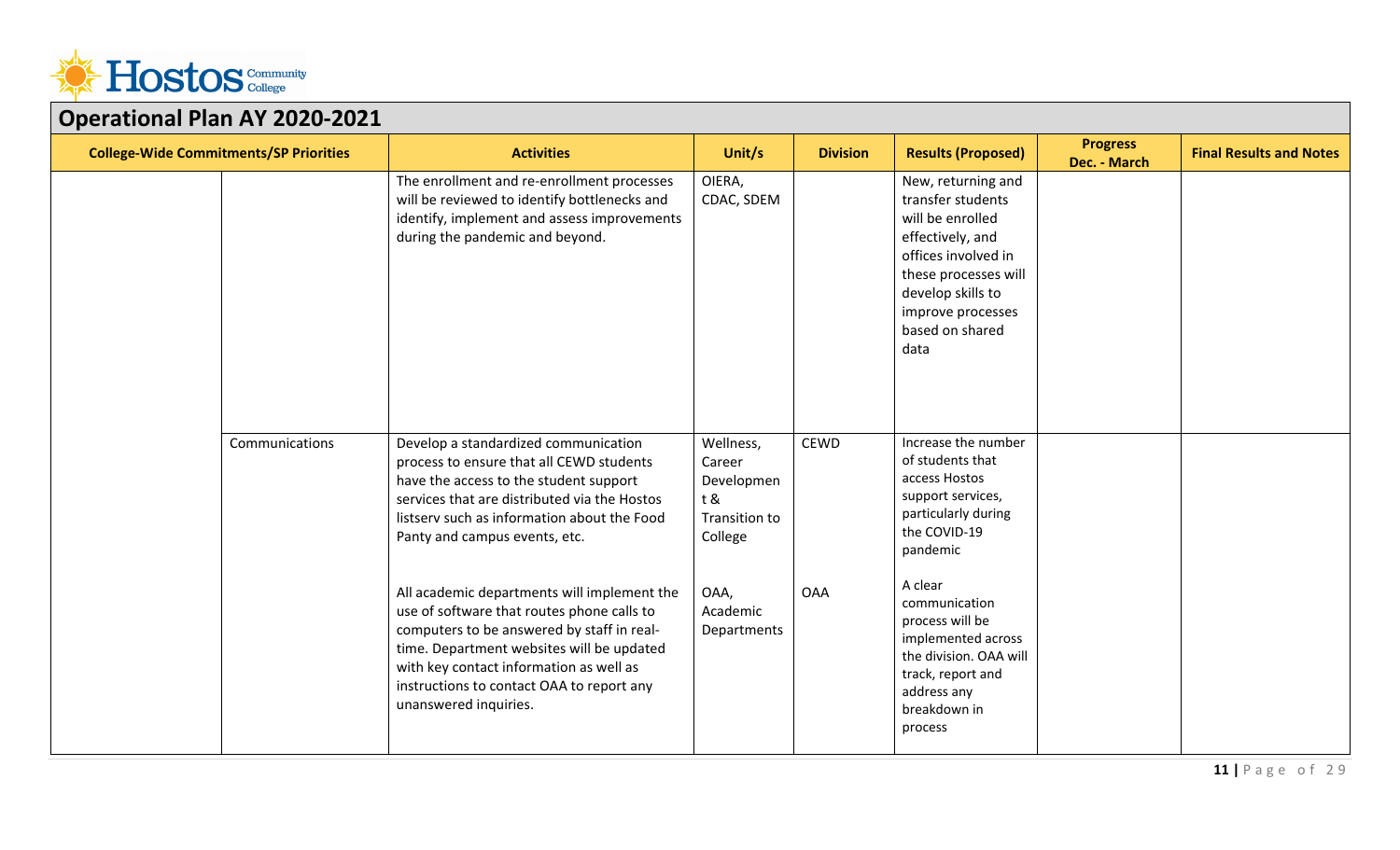

| Permeionar Franzie<br><b>College-Wide Commitments/SP Priorities</b> | <b>Activities</b>                                                                                                                                             | Unit/s                                        | <b>Division</b>                 | <b>Results (Proposed)</b>                                                                                                                          | <b>Progress</b><br>Dec. - March | <b>Final Results and Notes</b> |
|---------------------------------------------------------------------|---------------------------------------------------------------------------------------------------------------------------------------------------------------|-----------------------------------------------|---------------------------------|----------------------------------------------------------------------------------------------------------------------------------------------------|---------------------------------|--------------------------------|
|                                                                     | Research and implement best practices to<br>build a sense of remote community for our<br>students, and elicit their feedback to inform<br>this critical work. | SDEM, OAA,<br>Office of<br>Communicati<br>ons | SDEM                            | Develop and<br>disseminate a<br>variety of web<br>pages and<br>electronic<br>communications<br>including a /READY<br>page and<br>Daily/Weekly TIPS |                                 |                                |
|                                                                     | Continue to communicate updates from the<br>State, City and CUNY to the students, faculty<br>and staff.                                                       | IT                                            | ADFIN,<br>President's<br>Office | Creating generic e-<br>mail inboxes for<br>campus inquiries<br>and visits                                                                          |                                 |                                |
|                                                                     | Ensure that the college community has the<br>appropriate and timely information necessary<br>to fulfill their distance education/remote work<br>requirements. | IT                                            |                                 | Implement<br>collaboration tools<br>such as<br>Webex/Zoom<br>Softphones                                                                            |                                 |                                |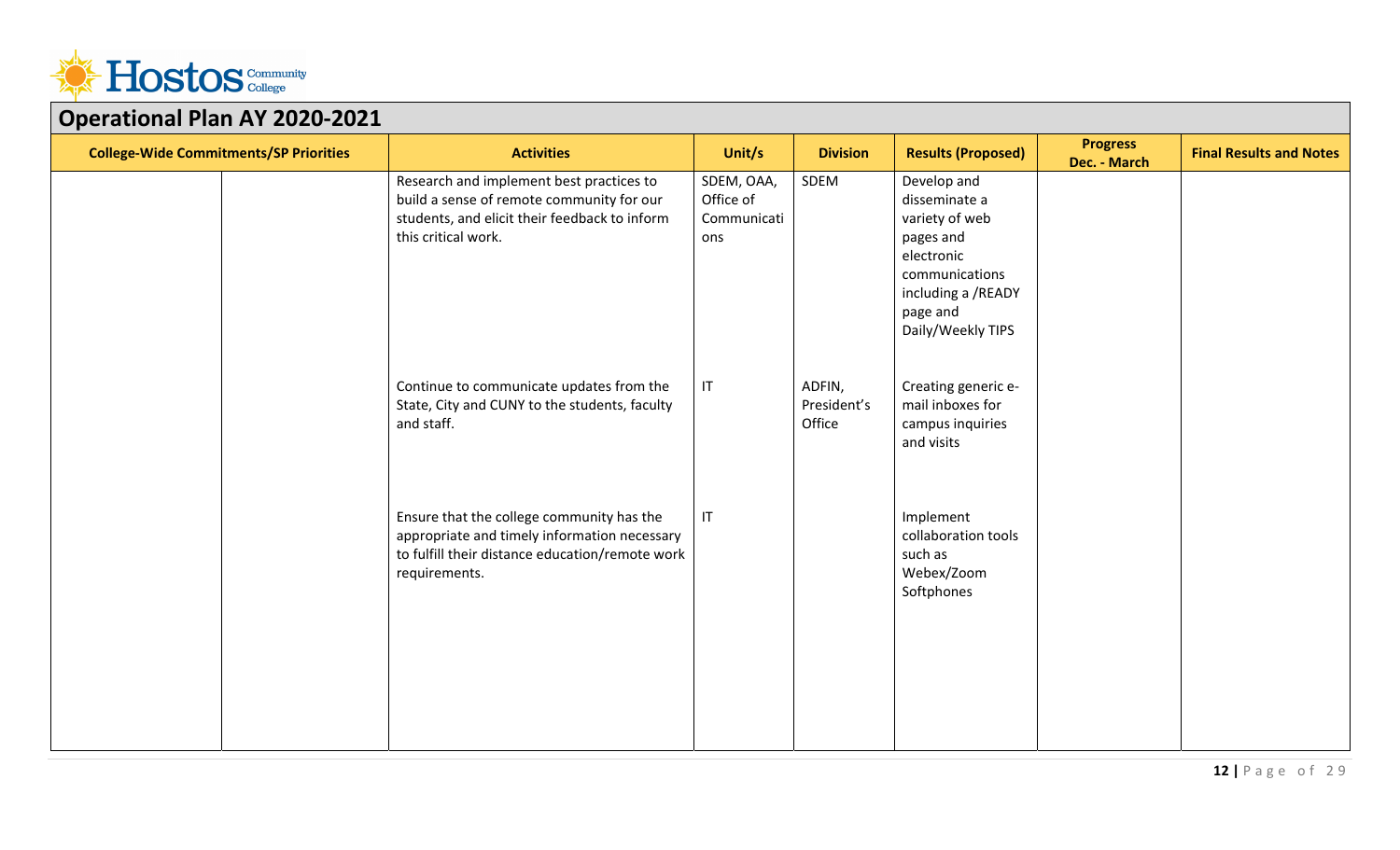

| <b>College-Wide Commitments/SP Priorities</b> | <b>Activities</b>                                                                                                                                                                                                                                                                                                                                                                                                                                                                                                                                                                                                                                                                                                                                                                                                      | Unit/s                 | <b>Division</b> | <b>Results (Proposed)</b>                                                                                                                                                                                                                                                                                            | <b>Progress</b><br>Dec. - March | <b>Final Results and Notes</b> |
|-----------------------------------------------|------------------------------------------------------------------------------------------------------------------------------------------------------------------------------------------------------------------------------------------------------------------------------------------------------------------------------------------------------------------------------------------------------------------------------------------------------------------------------------------------------------------------------------------------------------------------------------------------------------------------------------------------------------------------------------------------------------------------------------------------------------------------------------------------------------------------|------------------------|-----------------|----------------------------------------------------------------------------------------------------------------------------------------------------------------------------------------------------------------------------------------------------------------------------------------------------------------------|---------------------------------|--------------------------------|
|                                               | Provision the necessary hardware and<br>communications tools for students, faculty<br>and staff to support distance<br>education/remote work.<br>Provide EAP (Employee Assistance Program)<br>information to assist faculty/staff<br>experiencing personal difficulty during COVID-<br>19<br>--Communicate available COVID-19 resources<br>to staff & faculty<br>--Process FFCRA cases during COVID-19<br>--Collaborate with IT, OAA & Legal to develop<br>and implement remote model of Portfolio<br>Review during COVID-19<br>Review and provide COVID-19 related<br>reasonable accommodations in compliance<br>with ADA<br>--notify staff and faculty of need to complete<br>COVID-19 Return to Work Training in<br>compliance with NY State mandates. Track<br>completion. Follow up with those who are<br>not in. | IT/EdTech<br><b>HR</b> | <b>ADFIN</b>    | All students, faculty<br>and staff who have<br>need of a computing<br>device will be<br>provided a protocol<br>and opportunity to<br>acquire a device on<br>loan from the<br>college. Additionally,<br>students in need of a<br>mobile hotspot for<br>internet access will<br>be provided one<br>while supplies last |                                 |                                |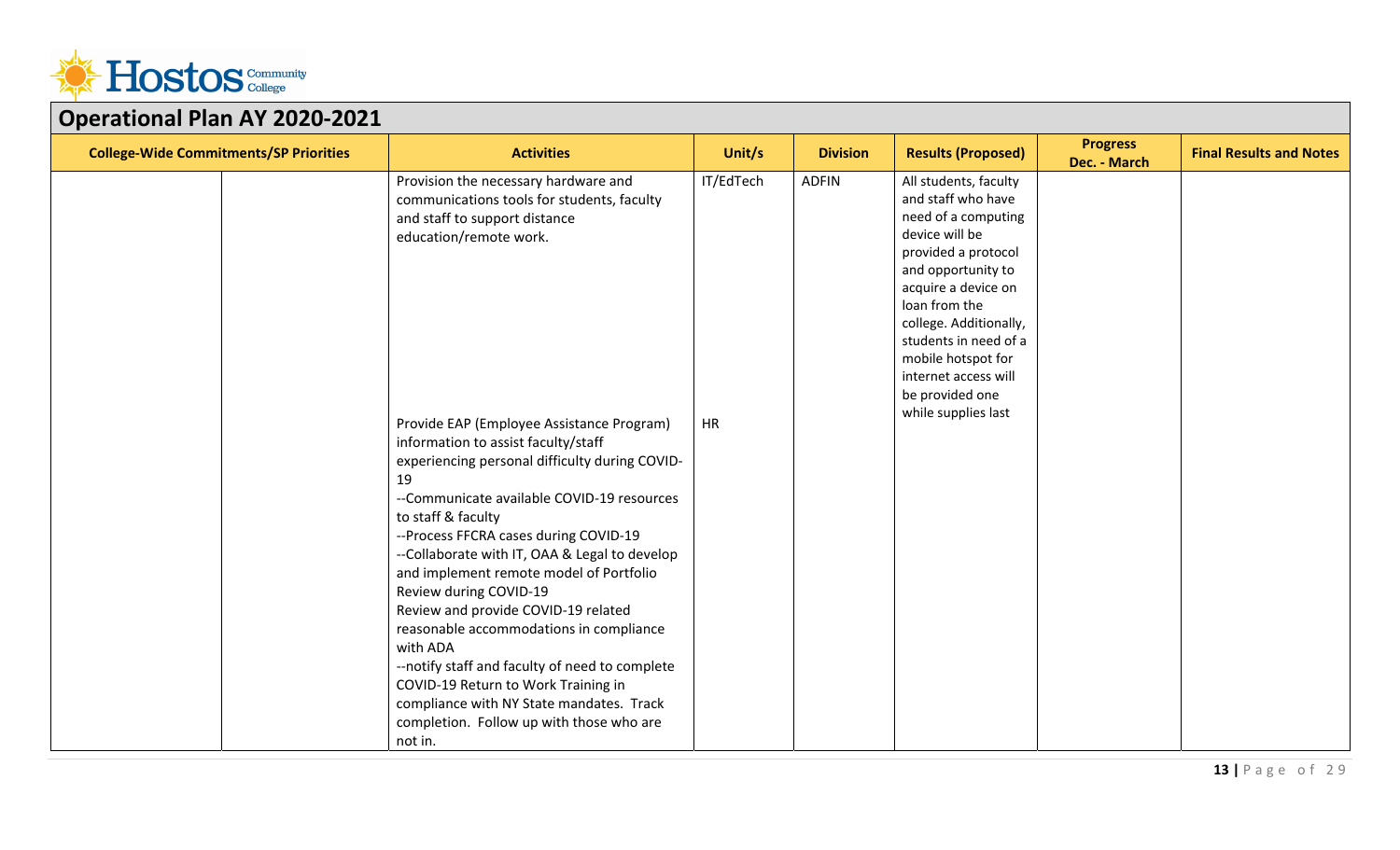

| <b>College-Wide Commitments/SP Priorities</b> | <b>Activities</b>                                                                                                                                                                                                                                                                                   | Unit/s | <b>Division</b> | <b>Results (Proposed)</b>                                                                                                                                                   | <b>Progress</b><br>Dec. - March | <b>Final Results and Notes</b> |  |  |
|-----------------------------------------------|-----------------------------------------------------------------------------------------------------------------------------------------------------------------------------------------------------------------------------------------------------------------------------------------------------|--------|-----------------|-----------------------------------------------------------------------------------------------------------------------------------------------------------------------------|---------------------------------|--------------------------------|--|--|
| <b>Community Relations</b>                    | Develop and promote annual fundraising<br>event calendar.<br>(Due to COVID-19, assess and revise to<br>accommodate an online platform.)                                                                                                                                                             |        | <b>DIA</b>      | Our constituency<br>continues to engage<br>and attend events<br>online; strong<br>audience<br>participation; meet<br>fundraising goals per<br>event                         |                                 |                                |  |  |
|                                               | Funds raised by Development and HCC<br>Foundation Board will be applied to<br>scholarships and programs. Due to COVID-19,<br>special focus on emergency funds for students<br>and in-kind donations for the food pantry.<br>Also due to COVID-19, particular focus on<br>individual gift prospects. |        | <b>DIA</b>      | Funds raised will<br>help to alleviate<br>student COVID-19-<br>related emergency<br>needs.<br>Identify and secure<br>experiential learning<br>opportunities for<br>students |                                 |                                |  |  |
|                                               | Create and implement a targeted and diverse<br>calendar of online activities and events for<br>alumni.                                                                                                                                                                                              |        |                 | Continue to engage<br>alumni through<br>online events                                                                                                                       |                                 |                                |  |  |
|                                               | Present fall 2020 cultural programming<br>virtually through Zoom, Facebook Live,<br>YouTube, and other online platforms.                                                                                                                                                                            |        |                 | Increase alumni<br>social media<br>engagement by 10%                                                                                                                        |                                 |                                |  |  |
|                                               |                                                                                                                                                                                                                                                                                                     |        |                 | Accrue a wider<br>range of materials<br>and data to assess<br>alumni online<br>engagement impact                                                                            |                                 |                                |  |  |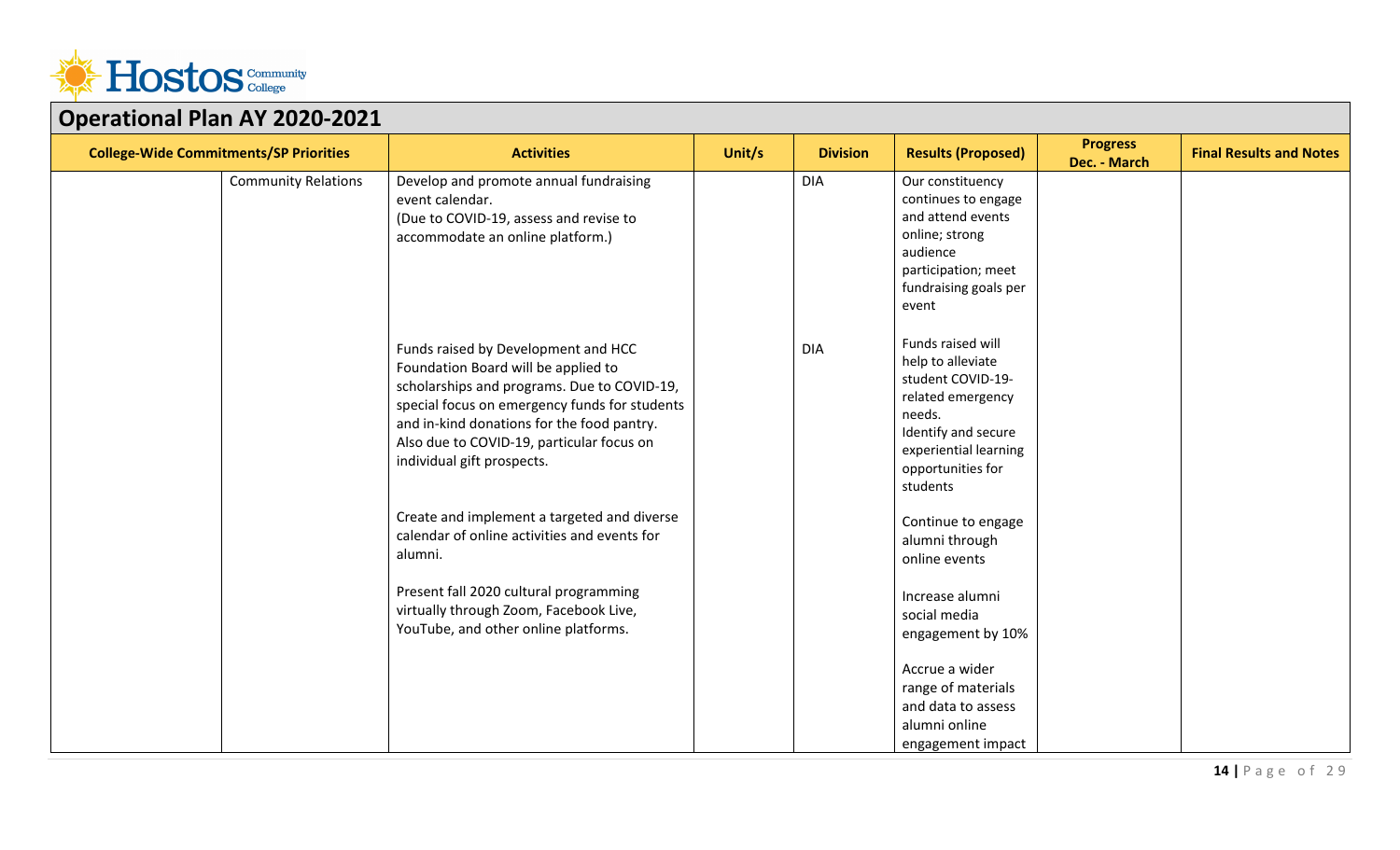

| Operational Fight AT 2020-2021                |                                                |        |                 |                           |                                 |                                |  |  |  |
|-----------------------------------------------|------------------------------------------------|--------|-----------------|---------------------------|---------------------------------|--------------------------------|--|--|--|
| <b>College-Wide Commitments/SP Priorities</b> | <b>Activities</b>                              | Unit/s | <b>Division</b> | <b>Results (Proposed)</b> | <b>Progress</b><br>Dec. - March | <b>Final Results and Notes</b> |  |  |  |
|                                               | Partner with BronxNet TV to broadcast          |        |                 | Provide cultural          |                                 |                                |  |  |  |
|                                               | cultural programming.                          |        |                 | events during             |                                 |                                |  |  |  |
|                                               |                                                |        |                 | Pandemic.                 |                                 |                                |  |  |  |
|                                               | Use social media and marketing strategies to   |        |                 | • Maintain                |                                 |                                |  |  |  |
|                                               | grow sustaining audience.                      |        |                 | audiences.                |                                 |                                |  |  |  |
|                                               |                                                |        |                 | $\bullet$ Expand          |                                 |                                |  |  |  |
|                                               |                                                |        |                 | professional              |                                 |                                |  |  |  |
|                                               |                                                |        |                 | services to artists       |                                 |                                |  |  |  |
|                                               |                                                |        |                 |                           |                                 |                                |  |  |  |
|                                               |                                                |        |                 | Information about         |                                 |                                |  |  |  |
|                                               |                                                |        |                 | community                 |                                 |                                |  |  |  |
|                                               |                                                |        |                 | partners/resources        |                                 |                                |  |  |  |
|                                               |                                                |        |                 | will be updated and       |                                 |                                |  |  |  |
|                                               |                                                |        |                 | disseminated              |                                 |                                |  |  |  |
|                                               |                                                |        |                 | monthly (?) CAN WE        |                                 |                                |  |  |  |
|                                               |                                                |        |                 | <b>TRACK REFERRALS</b>    |                                 |                                |  |  |  |
|                                               |                                                |        |                 | AND/OR ACCESS?            |                                 |                                |  |  |  |
|                                               |                                                |        |                 |                           |                                 |                                |  |  |  |
|                                               |                                                |        |                 |                           |                                 |                                |  |  |  |
|                                               |                                                |        |                 |                           |                                 |                                |  |  |  |
|                                               | Create and maintain a digital resource list of |        | President's     | Develop protocols,        |                                 |                                |  |  |  |
|                                               | community partners that provide essential      |        | Office          | distributed how-tos,      |                                 |                                |  |  |  |
|                                               | services to students, faculty and staff.       |        |                 | troubleshooting           |                                 |                                |  |  |  |
|                                               |                                                |        |                 | steps, conducted          |                                 |                                |  |  |  |
|                                               |                                                |        |                 | training for PS           |                                 |                                |  |  |  |
|                                               |                                                |        |                 |                           |                                 |                                |  |  |  |
|                                               | Systematize a process by which new             |        |                 |                           |                                 |                                |  |  |  |
|                                               | community partners are introduced as a         |        |                 |                           |                                 |                                |  |  |  |
|                                               | resource.                                      |        |                 |                           |                                 |                                |  |  |  |
|                                               |                                                |        |                 |                           |                                 |                                |  |  |  |
|                                               |                                                |        |                 |                           |                                 |                                |  |  |  |
|                                               |                                                |        |                 |                           |                                 |                                |  |  |  |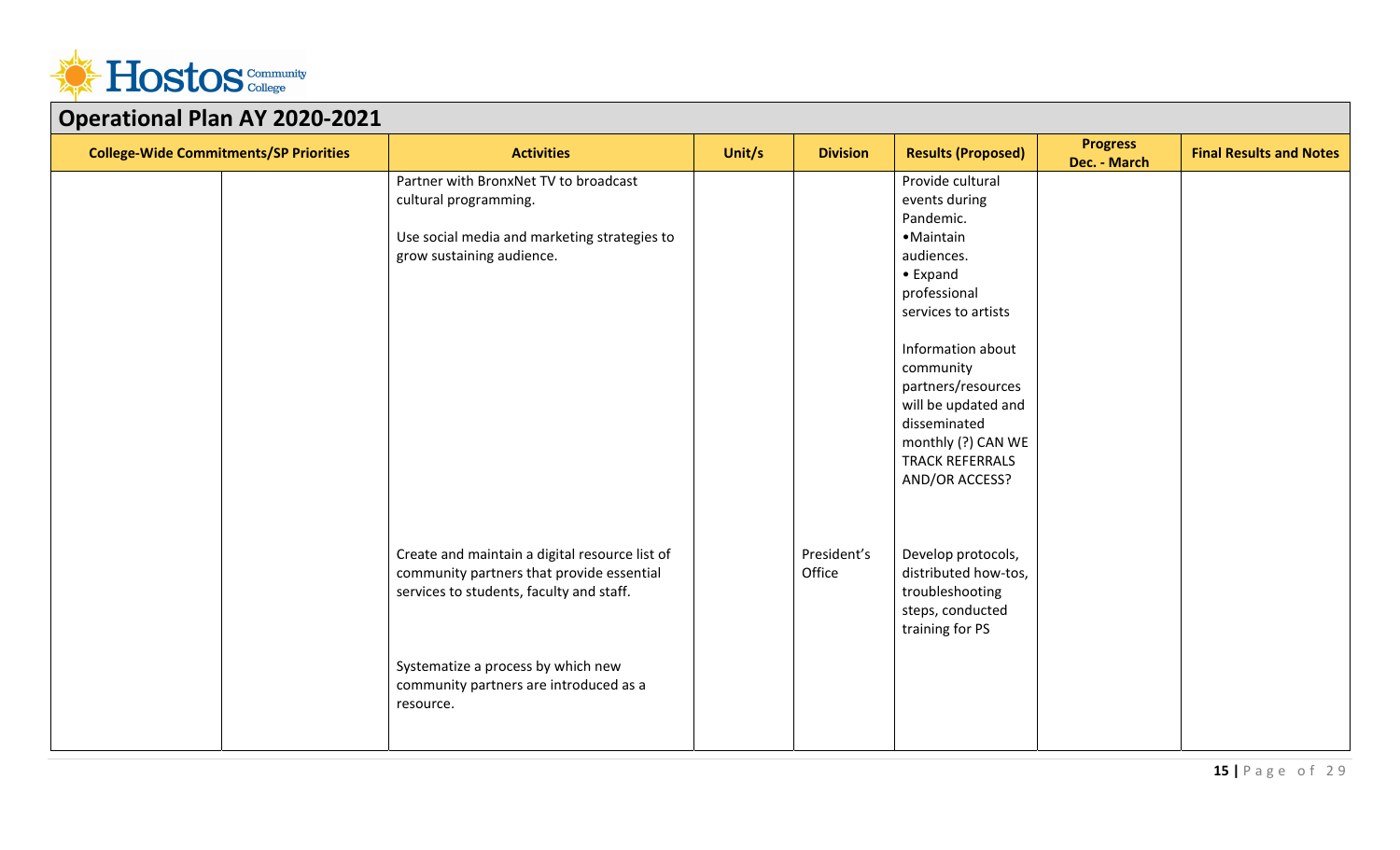

| OPCTUGIONUI TUITAT LULU LULL<br><b>College-Wide Commitments/SP Priorities</b> | <b>Activities</b>                                                                                                                                                                                                                                                                                                                                                                                                                                                                                                                                                                                                                                                                                                                                                                                                                  | Unit/s                 | <b>Division</b> | <b>Results (Proposed)</b>                                                                                                                              | <b>Progress</b><br>Dec. - March | <b>Final Results and Notes</b> |
|-------------------------------------------------------------------------------|------------------------------------------------------------------------------------------------------------------------------------------------------------------------------------------------------------------------------------------------------------------------------------------------------------------------------------------------------------------------------------------------------------------------------------------------------------------------------------------------------------------------------------------------------------------------------------------------------------------------------------------------------------------------------------------------------------------------------------------------------------------------------------------------------------------------------------|------------------------|-----------------|--------------------------------------------------------------------------------------------------------------------------------------------------------|---------------------------------|--------------------------------|
|                                                                               | Support the deployment of the CUNY Health<br><b>Screening App</b>                                                                                                                                                                                                                                                                                                                                                                                                                                                                                                                                                                                                                                                                                                                                                                  |                        | <b>ADFIN</b>    | The campus<br>adheres to<br>CDC/CUNY modality<br>and the campus<br>remains safe during<br>the next phases of<br>the pandemic, and<br>gradual reopening |                                 |                                |
|                                                                               | To ensure the safety of the Hostos<br>community, every CDC/CUNY modality has<br>been, and will continue to be employed.<br>(Modalities include installation of MERV13/15<br>filters, purchase of<br>reception and service counters, hands free<br>faucets, flushometers and paper towel<br>dispensers. Disinfecting wipes and hand<br>sanitizer stations installed throughout the<br>campus. Signage installed for social distancing<br>and for instructional purposes. Electrostatic<br>disinfection machines for large and small area<br>disinfection. The use of CDC recommended<br>cleaning solutions. Higher (after use)<br>frequency cleaning.<br>Assessment and Professional Development<br>will include an added digital element such as<br>Zoom or Microsoft meetings to comply with<br>COVID-19 distancing requirements. | $\mathsf{I}\mathsf{T}$ |                 | The community has<br>confidence in the<br>safety of the Hostos<br>physical plant                                                                       |                                 |                                |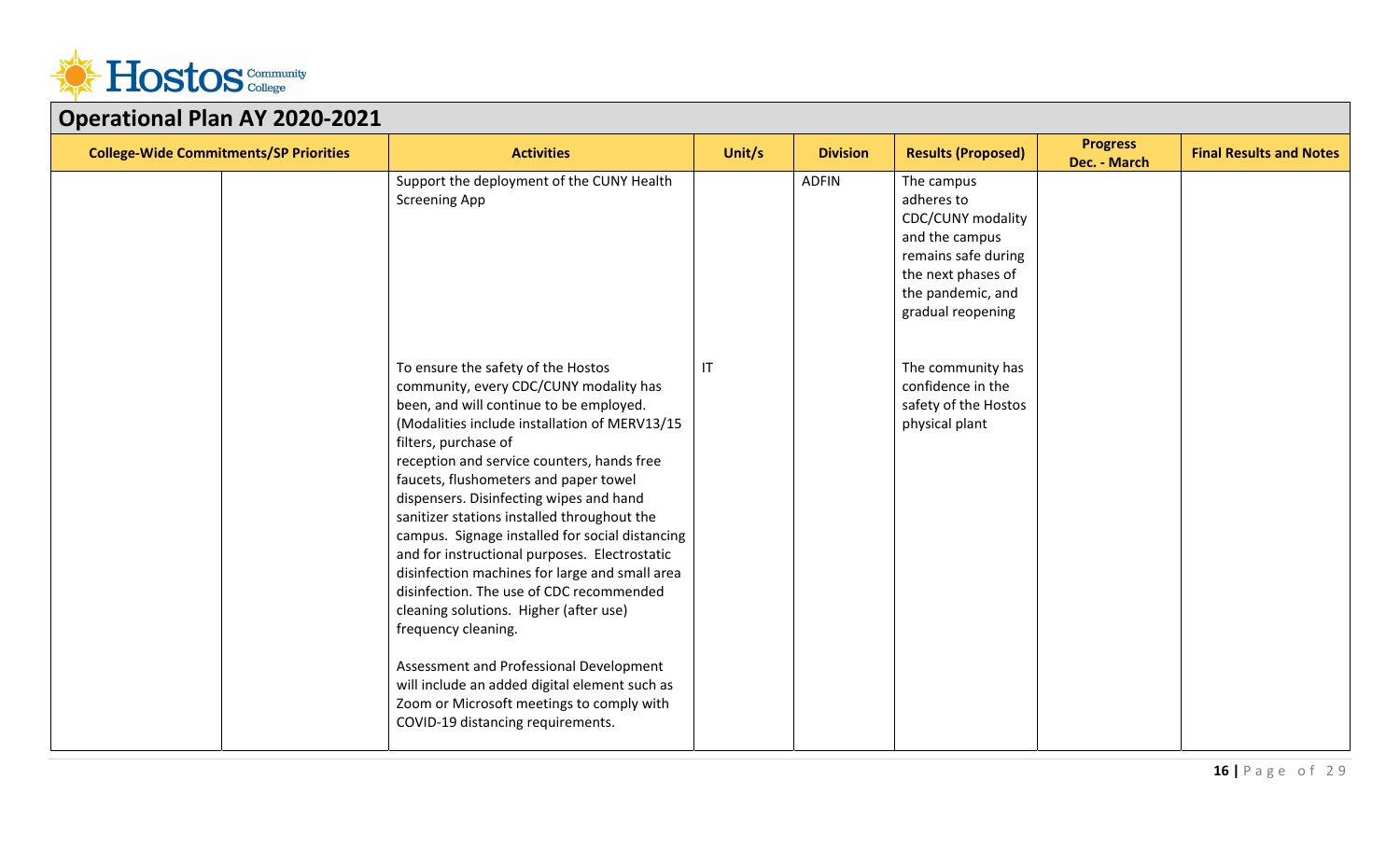

| OPCTUMONUT TUH AT 2020 2021                   |                             |                                                                                                                                                    |                                                 |                 |                                                                                                                                                                    |                                 |                                |
|-----------------------------------------------|-----------------------------|----------------------------------------------------------------------------------------------------------------------------------------------------|-------------------------------------------------|-----------------|--------------------------------------------------------------------------------------------------------------------------------------------------------------------|---------------------------------|--------------------------------|
| <b>College-Wide Commitments/SP Priorities</b> |                             | <b>Activities</b>                                                                                                                                  | Unit/s                                          | <b>Division</b> | <b>Results (Proposed)</b>                                                                                                                                          | <b>Progress</b><br>Dec. - March | <b>Final Results and Notes</b> |
|                                               | Professional<br>Development | Invest in video and audio streaming<br>equipment to be to pre-record and live-<br>stream events.                                                   | Hostos<br>Center for<br>the Arts and<br>Culture | <b>DIA</b>      | Expand professional<br>services to artists                                                                                                                         |                                 |                                |
|                                               |                             | Develop and implement an abbreviated self-<br>paced course for faculty on online instruction.                                                      | EdTech                                          | <b>OAA</b>      | Regular surveys will<br>be conducted of<br>faculty who<br>complete the<br>course to facilitate<br>continuous<br>improvement and<br>identify additional<br>PD needs |                                 |                                |
|                                               |                             | Provide workshops on new online<br>work/collaboration platforms.                                                                                   | $\mathsf{I}\mathsf{T}$                          | <b>ADFIN</b>    | New workshops will<br>be developed for<br>Zoom and other<br>digital collaboration<br>platforms                                                                     |                                 |                                |
|                                               |                             | The custodial staff will receive ongoing<br>training on the use of electrostatic sprayers<br>during the pandemic, as needed, from the<br>supplier. | Campus<br>Operations &<br><b>EHS</b>            |                 | Staff will be trained<br>in use of<br>disinfection<br>techniques to keep<br>facilities safe for<br>students, staff and<br>faculty                                  |                                 |                                |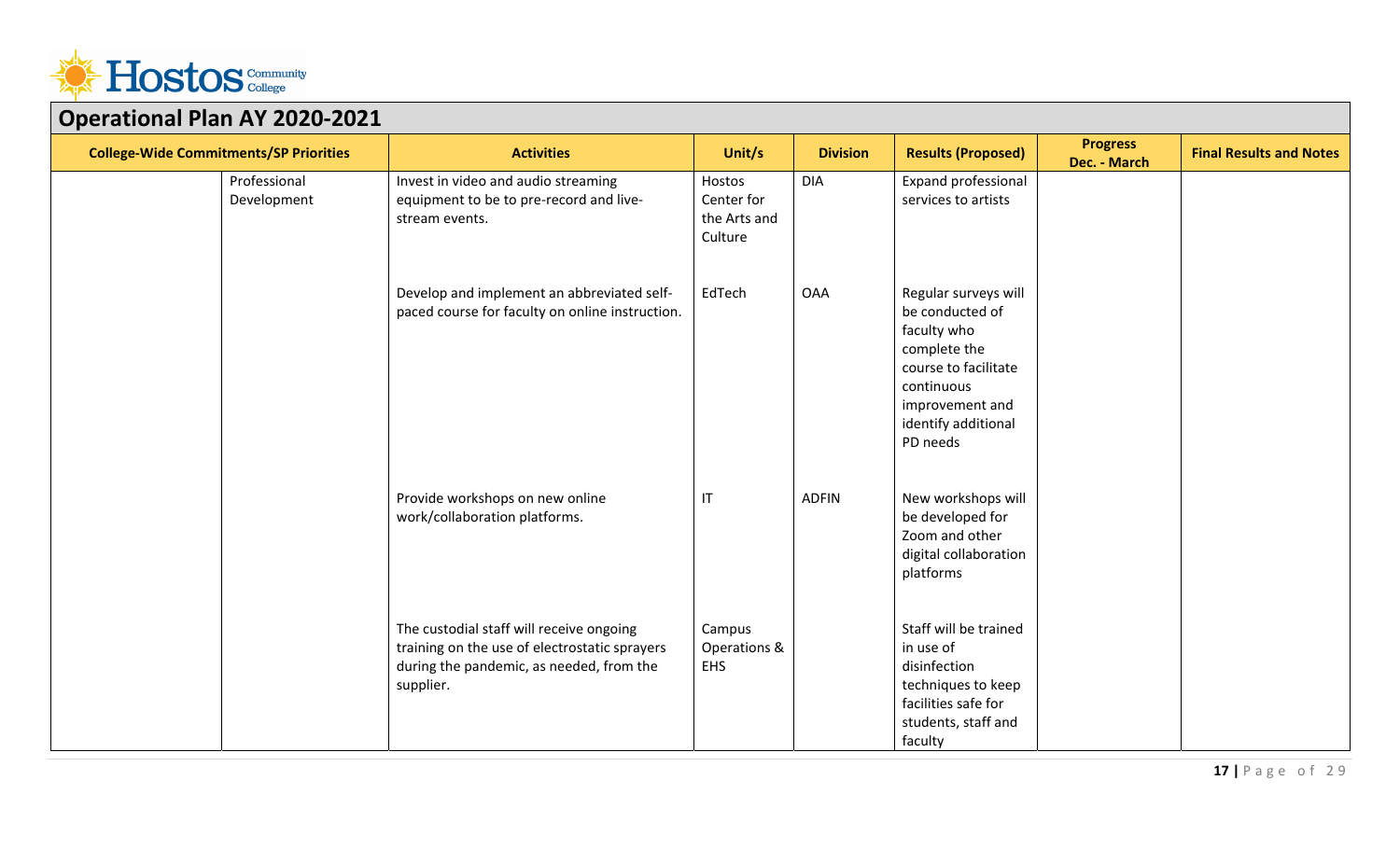

| <b>College-Wide Commitments/SP Priorities</b> | <b>Activities</b>                                                                                                                                                | Unit/s                                          | <b>Division</b> | <b>Results (Proposed)</b>                                                                                                                               | <b>Progress</b><br>Dec. - March | <b>Final Results and Notes</b> |
|-----------------------------------------------|------------------------------------------------------------------------------------------------------------------------------------------------------------------|-------------------------------------------------|-----------------|---------------------------------------------------------------------------------------------------------------------------------------------------------|---------------------------------|--------------------------------|
| Systems Alignment                             | Sustain financial viability while managing a<br>month-to-month budget.                                                                                           | <b>Budget</b><br>Office                         | <b>ADFIN</b>    | Hostos' books will<br>remain in the black<br>despite budget<br>uncertainties                                                                            |                                 |                                |
|                                               | Submit to Public Safety and the College<br>Administration, a theater and art gallery<br>specific re-opening plan, aligned with the<br>College's re-opening plan. | Hostos<br>Center for<br>the Arts and<br>Culture | <b>DIA</b>      | Implement best<br>practices for a<br>return to in-office<br>and in-theater<br>operations                                                                |                                 |                                |
|                                               | In partnership with IT and SDEM, OAA will<br>implement electronic versions of grade<br>change and course waiver forms.                                           | EdTech                                          | <b>OAA</b>      | Student requests<br>for grade changes<br>and course waivers<br>are addressed<br>quickly and<br>effectively                                              |                                 |                                |
|                                               | Digitization of existing or historical<br>manual/analog processes to support the new<br>distance learning/remote work normal                                     | $\mathsf{I}\mathsf{T}$                          | <b>ADFIN</b>    | <b>Digital Faculty</b><br>Portfolio review<br>solution is<br>deployed. Secure<br>file exchange<br>solution is<br>deployed. Deploy e-<br>Voting platform |                                 |                                |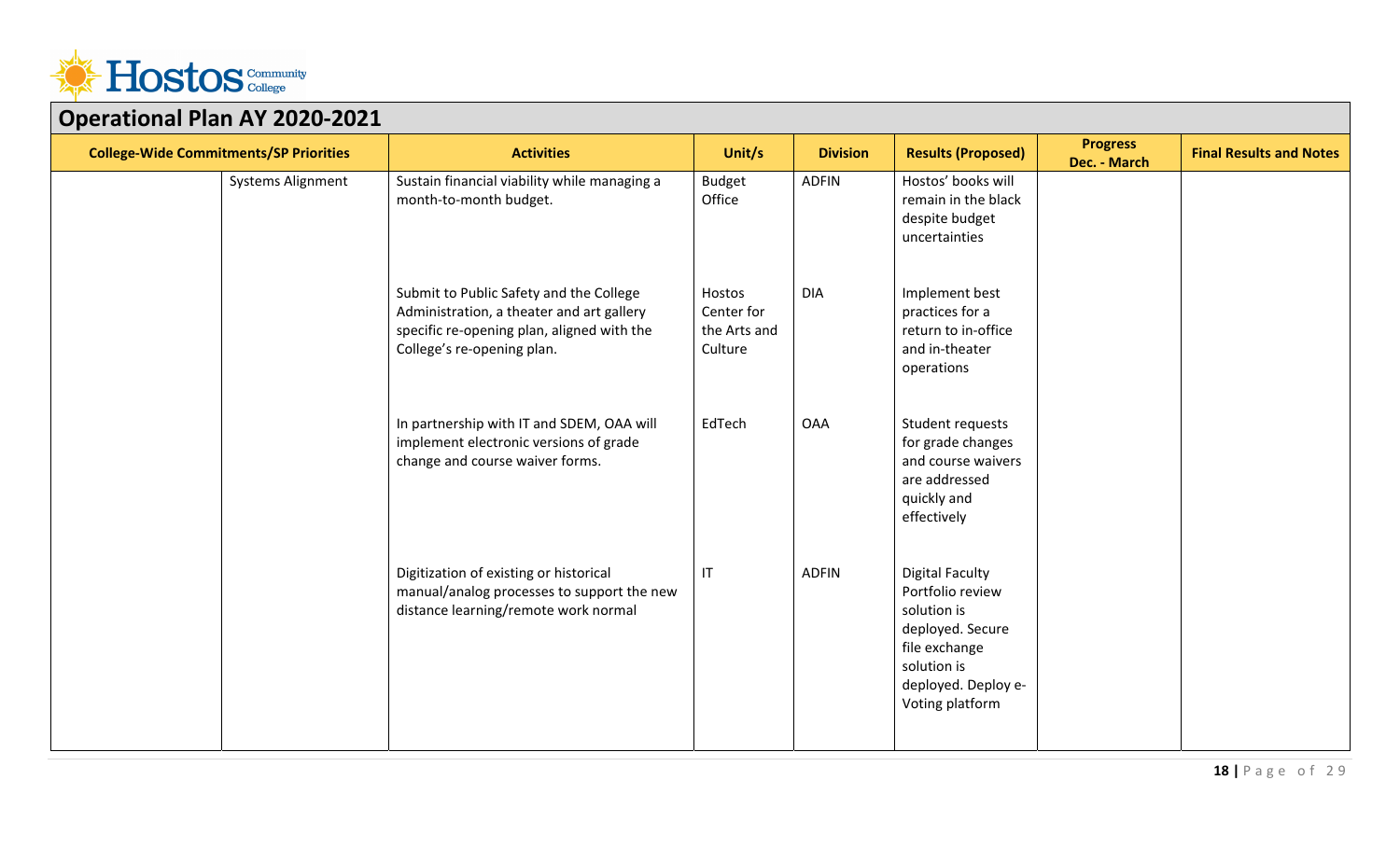

| $\sim$ perustral rights to 2020 20<br><b>College-Wide Commitments/SP Priorities</b> | <b>Activities</b>                                                                                                                                                                           | Unit/s               | <b>Division</b> | <b>Results (Proposed)</b>                                                                                                                                                                                                                                                          | <b>Progress</b><br>Dec. - March | <b>Final Results and Notes</b> |
|-------------------------------------------------------------------------------------|---------------------------------------------------------------------------------------------------------------------------------------------------------------------------------------------|----------------------|-----------------|------------------------------------------------------------------------------------------------------------------------------------------------------------------------------------------------------------------------------------------------------------------------------------|---------------------------------|--------------------------------|
|                                                                                     | Expand the functionality and adoption of<br>Succeed@Hostos to include additional offices<br>and specific system tracking flags for COVID<br>related issues.                                 |                      |                 | At least 3 additional<br>campus offices will<br>be brought online<br>and new<br>configurations and<br>features such as<br>SMS texting of<br>alerts configured -                                                                                                                    |                                 |                                |
|                                                                                     | Work with IT to implement dropbox, efax and<br>other technology tools to facilitate remote<br>services to employees during COVID-19.                                                        | HR/IT                |                 | The University<br>Health Check is<br>being used to access<br>campus                                                                                                                                                                                                                |                                 |                                |
|                                                                                     | Monitor activity on campus to ensure that all<br>of the required University\College COVID-19<br>protocols are being followed in order to keep<br>safe all those authorized to be on campus. | <b>Public Safety</b> |                 | College Nurse or<br>Health & Safety<br>Officer is contacted<br>if and when an<br>employee, student<br>or guest cannot<br>present a pass from<br>the University<br>Health Check App<br>Faculty & students<br>receive assistance in<br>downloading<br>University Health<br>Check App |                                 |                                |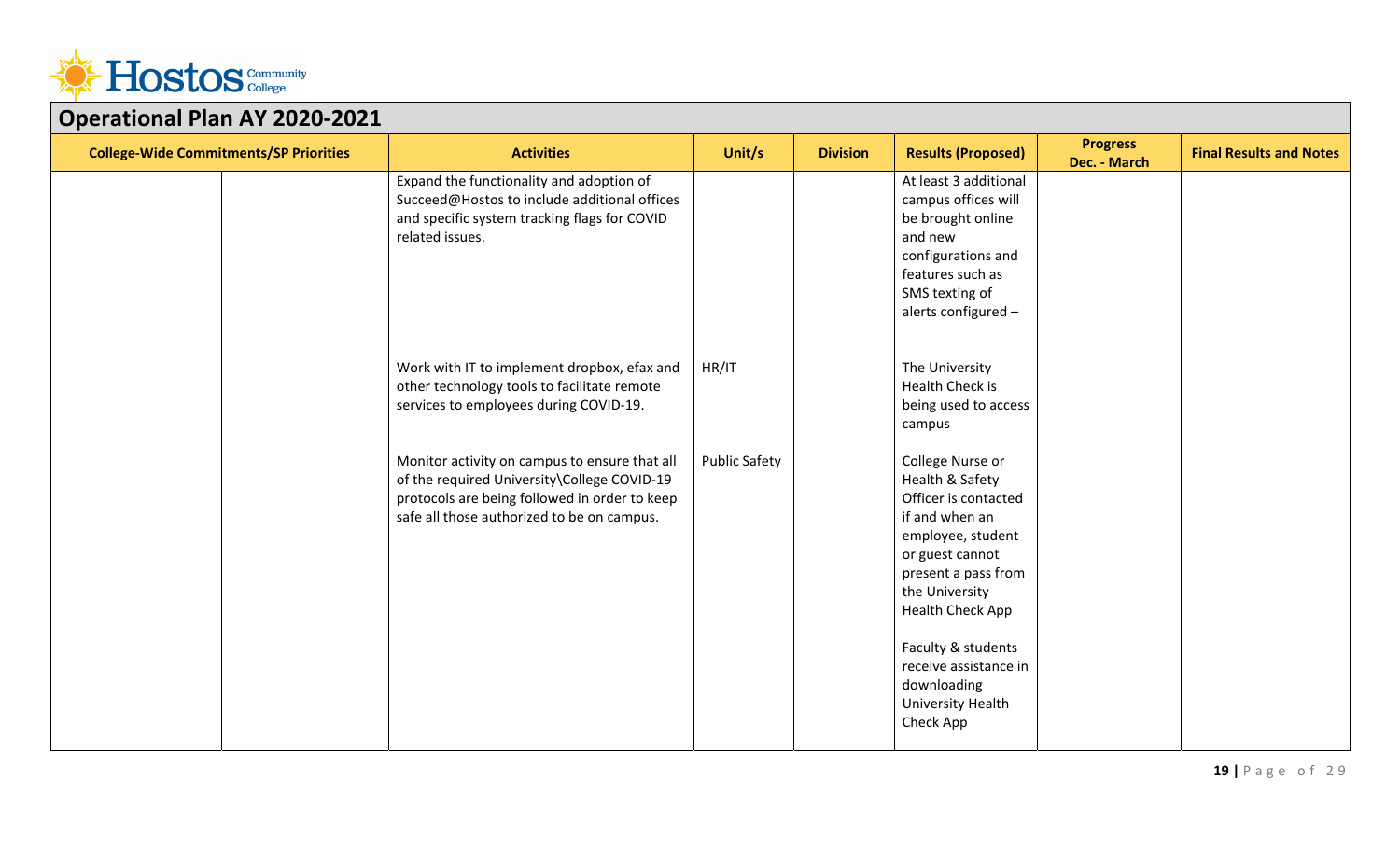

| OPCIUSIONUI TUITAT LOLO LOLI<br><b>College-Wide Commitments/SP Priorities</b> | <b>Activities</b> | Unit/s | <b>Division</b> | <b>Results (Proposed)</b>                                                                                                                                                                                                                                                                                                                           | <b>Progress</b><br>Dec. - March | <b>Final Results and Notes</b> |
|-------------------------------------------------------------------------------|-------------------|--------|-----------------|-----------------------------------------------------------------------------------------------------------------------------------------------------------------------------------------------------------------------------------------------------------------------------------------------------------------------------------------------------|---------------------------------|--------------------------------|
|                                                                               |                   |        |                 | IT is contacted to<br>assist employees or<br>students in person<br>(when available) who<br>support in<br>downloading<br>University Health<br>Check App or<br>resetting CUNY First<br>Account to access<br>the University Health<br>Check App<br>Persons are wearing<br>a proper face<br>mask\covering when<br>they arrive enter the<br>building and |                                 |                                |
|                                                                               |                   |        |                 | whenever they are in<br>close proximity to<br>others<br>Required social<br>distancing of 6 ft is<br>maintained<br>throughout the<br>college<br>Everyone that is<br>cleared by a college<br>nurse\screener<br>receives a wrist band                                                                                                                  |                                 |                                |
|                                                                               |                   |        |                 | with the official color<br>of the day                                                                                                                                                                                                                                                                                                               |                                 |                                |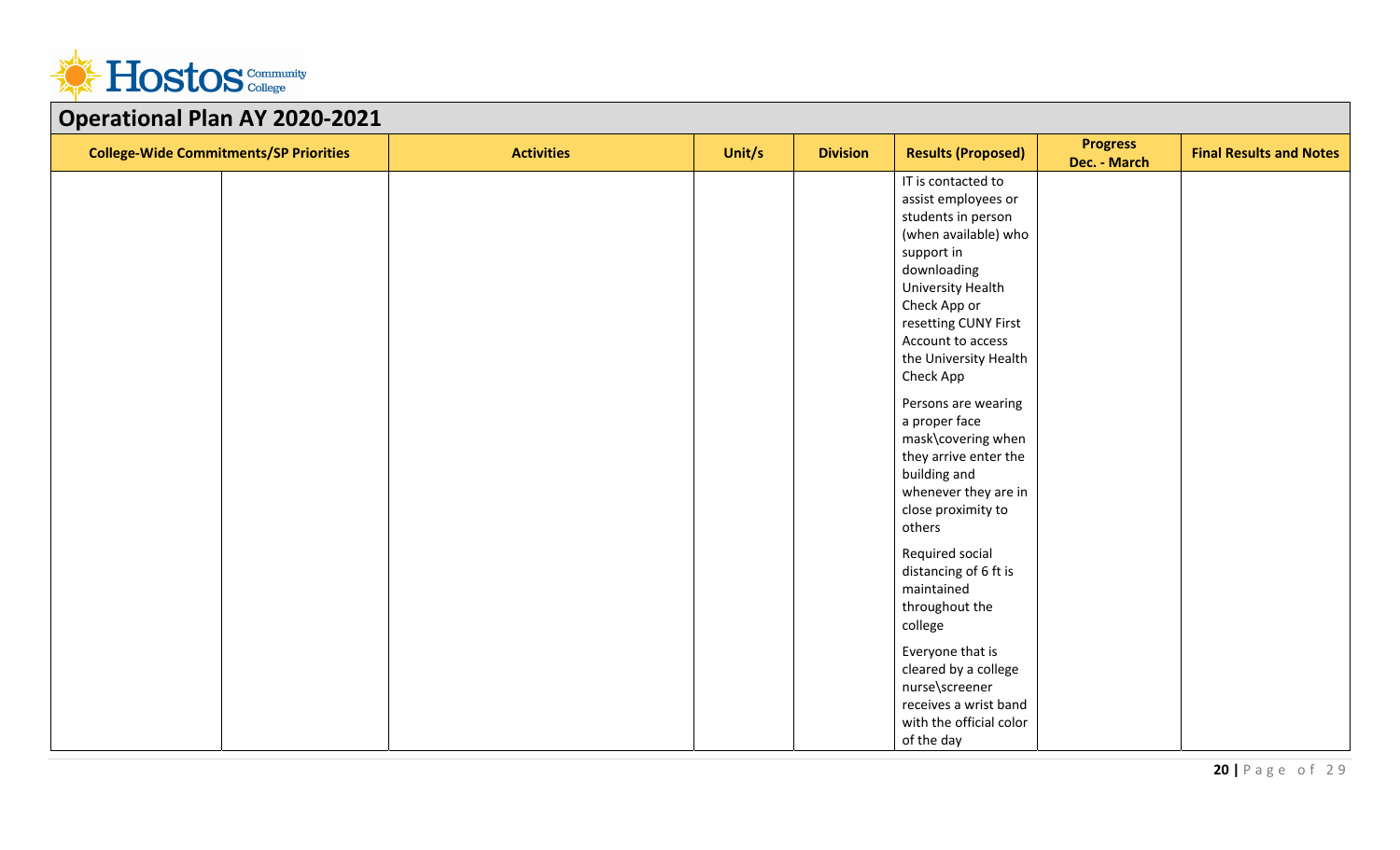

| Operational Flan AT 2020-2021<br><b>College-Wide Commitments/SP Priorities</b> | <b>Activities</b> | Unit/s | <b>Division</b> | <b>Results (Proposed)</b> | <b>Progress</b><br>Dec. - March | <b>Final Results and Notes</b> |
|--------------------------------------------------------------------------------|-------------------|--------|-----------------|---------------------------|---------------------------------|--------------------------------|
|                                                                                |                   |        |                 | Any incident              |                                 |                                |
|                                                                                |                   |        |                 | involving medical         |                                 |                                |
|                                                                                |                   |        |                 | illness on campus         |                                 |                                |
|                                                                                |                   |        |                 | with possible             |                                 |                                |
|                                                                                |                   |        |                 | symptoms of               |                                 |                                |
|                                                                                |                   |        |                 | COVID-19 is               |                                 |                                |
|                                                                                |                   |        |                 | reported                  |                                 |                                |
|                                                                                |                   |        |                 | immediately to            |                                 |                                |
|                                                                                |                   |        |                 | Campus Nurse and          |                                 |                                |
|                                                                                |                   |        |                 | Health & Safety           |                                 |                                |
|                                                                                |                   |        |                 | Officer                   |                                 |                                |
|                                                                                |                   |        |                 | Anyone who may            |                                 |                                |
|                                                                                |                   |        |                 | become ill on             |                                 |                                |
|                                                                                |                   |        |                 | campus displaying         |                                 |                                |
|                                                                                |                   |        |                 | COVID-19                  |                                 |                                |
|                                                                                |                   |        |                 | symptoms is               |                                 |                                |
|                                                                                |                   |        |                 | contained with            |                                 |                                |
|                                                                                |                   |        |                 | college issued            |                                 |                                |
|                                                                                |                   |        |                 | containment kit           |                                 |                                |
|                                                                                |                   |        |                 | COVID-19                  |                                 |                                |
|                                                                                |                   |        |                 | Reopening Plan is         |                                 |                                |
|                                                                                |                   |        |                 | implemented in a          |                                 |                                |
|                                                                                |                   |        |                 | systematic, clearly       |                                 |                                |
|                                                                                |                   |        |                 | coordinated and           |                                 |                                |
|                                                                                |                   |        |                 | communicated              |                                 |                                |
|                                                                                |                   |        |                 | manner. Safety of         |                                 |                                |
|                                                                                |                   |        |                 | the Hostos                |                                 |                                |
|                                                                                |                   |        |                 | community is              |                                 |                                |
|                                                                                |                   |        |                 | ensured                   |                                 |                                |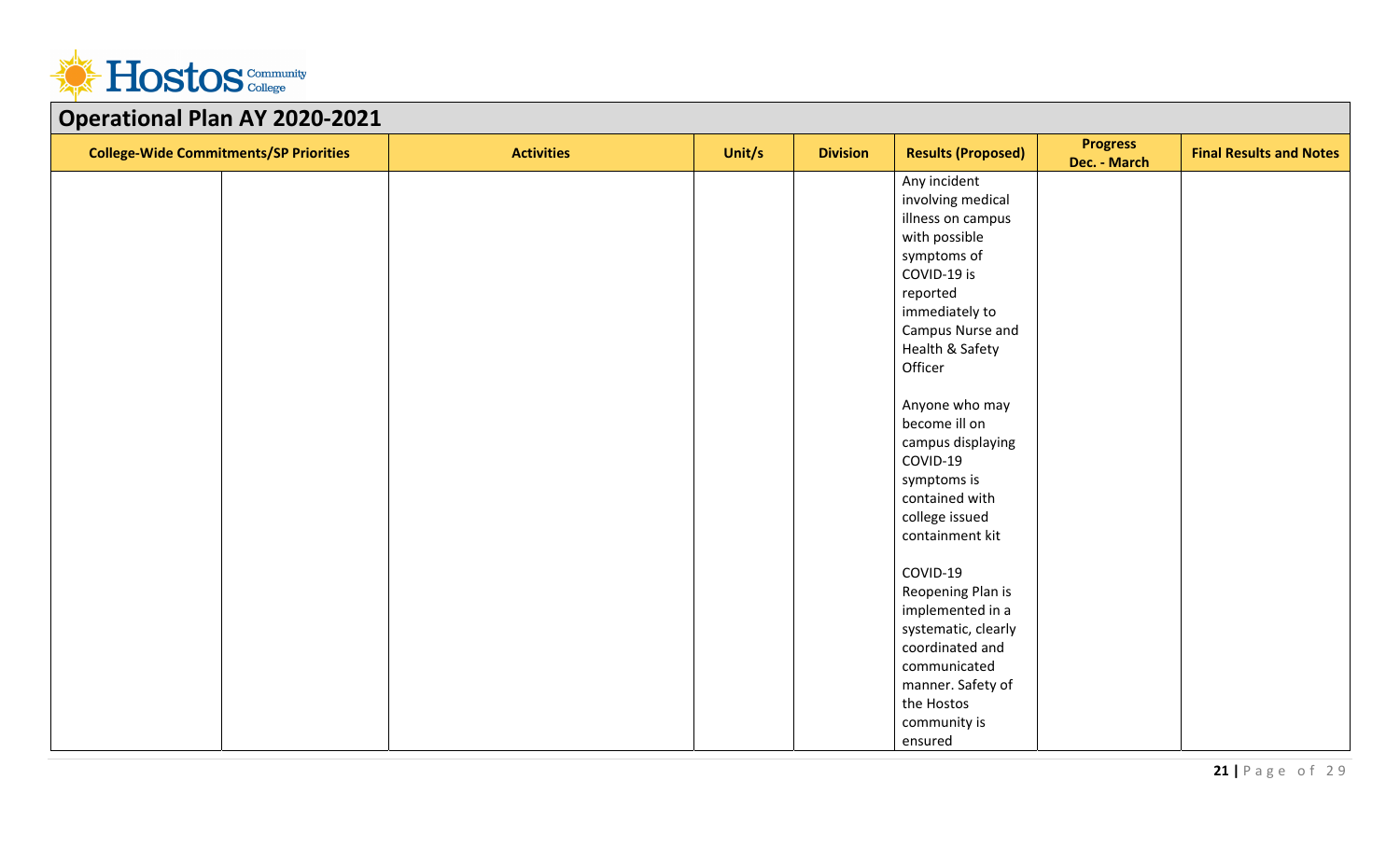

| PPC: 8001181 1 1811 7 11 2020                 |                                                                                                                                                                                                                                                                                                                                                                                                                                                                                                                                                                   |                     |                 |                           |                                 |                                |  |  |  |
|-----------------------------------------------|-------------------------------------------------------------------------------------------------------------------------------------------------------------------------------------------------------------------------------------------------------------------------------------------------------------------------------------------------------------------------------------------------------------------------------------------------------------------------------------------------------------------------------------------------------------------|---------------------|-----------------|---------------------------|---------------------------------|--------------------------------|--|--|--|
| <b>College-Wide Commitments/SP Priorities</b> | <b>Activities</b>                                                                                                                                                                                                                                                                                                                                                                                                                                                                                                                                                 | Unit/s              | <b>Division</b> | <b>Results (Proposed)</b> | <b>Progress</b><br>Dec. - March | <b>Final Results and Notes</b> |  |  |  |
|                                               | Notify vendors that electronic invoicing is the<br>best option in a pandemic. [umbrella: use of<br>digital platforms to ensure business<br>continuity]                                                                                                                                                                                                                                                                                                                                                                                                            | Accounts<br>Payable |                 |                           |                                 |                                |  |  |  |
|                                               | Work with departments to develop<br>appropriate physical plans for implementation<br>in Phases 2 - 4 that comply with Hostos'<br>approved COVID-19 Reopening Plan.                                                                                                                                                                                                                                                                                                                                                                                                | Campus<br>Planning  |                 |                           |                                 |                                |  |  |  |
|                                               | Develop processes for planning and<br>implementation of COVID-19 Reopening Plan.                                                                                                                                                                                                                                                                                                                                                                                                                                                                                  |                     |                 |                           |                                 |                                |  |  |  |
|                                               | Coordinate efforts to ensure total number of<br>employees on campus is restricted to<br>maximum capacity as per the College's<br>Reopening Plan. Review and track numbers<br>on campus and location to ensure social<br>distancing and maximum occupancy<br>requirements are being adhered to<br>-- Work in coordination with Environmental<br>Health and Safety Director to follow up with<br>employees who fail health screening. Notify<br>other HR Directors of employees with failed<br>screenings who work at other CUNY campuses<br>in addition to Hostos. | HR                  |                 |                           |                                 |                                |  |  |  |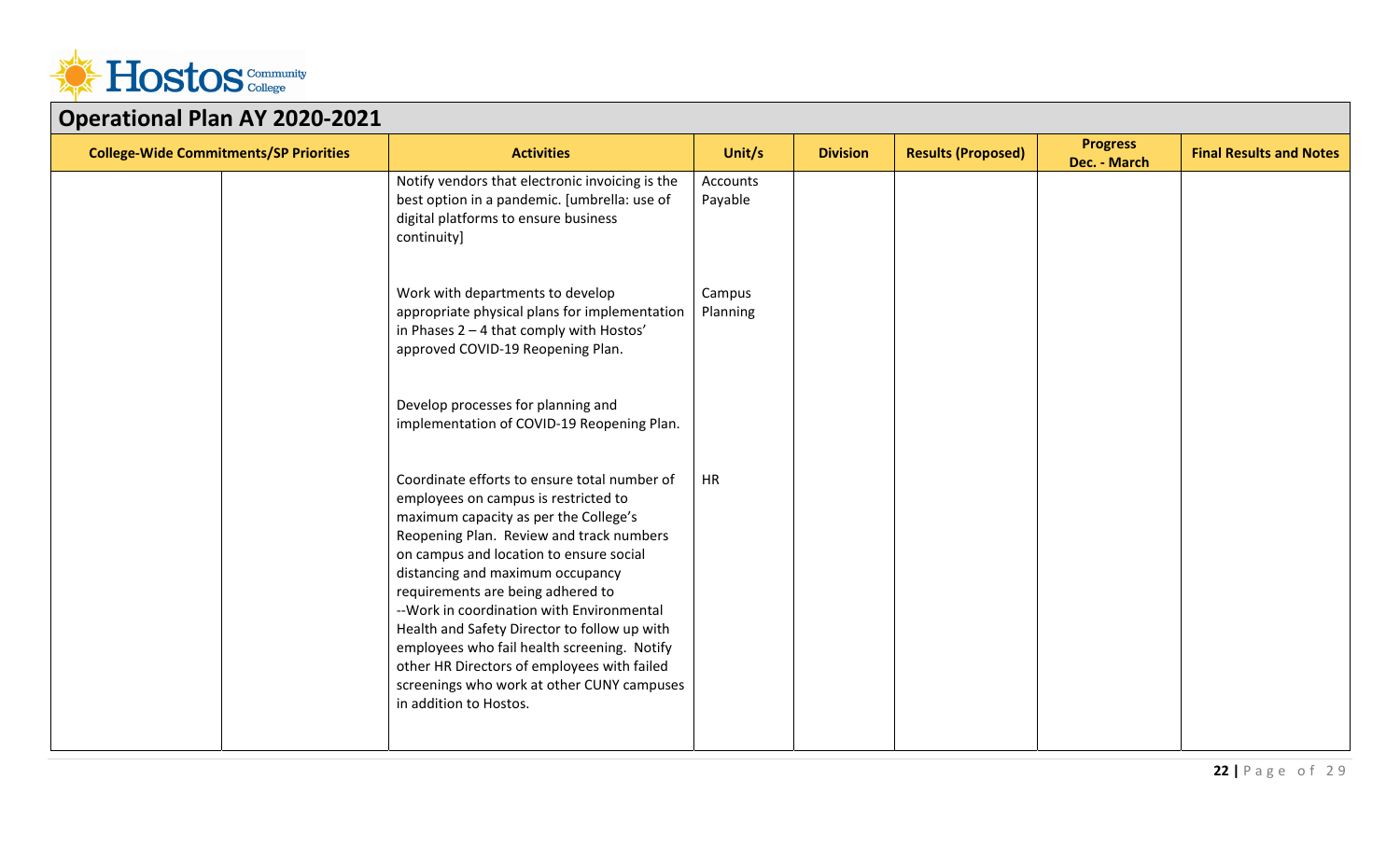

| <u>. Le marie de la compagnecia e este a esp</u> |            |                                                                                                                                                      |                                                  |                 |                                                                                                                                                                      |                                 |                                |
|--------------------------------------------------|------------|------------------------------------------------------------------------------------------------------------------------------------------------------|--------------------------------------------------|-----------------|----------------------------------------------------------------------------------------------------------------------------------------------------------------------|---------------------------------|--------------------------------|
| <b>College-Wide Commitments/SP Priorities</b>    |            | <b>Activities</b>                                                                                                                                    | Unit/s                                           | <b>Division</b> | <b>Results (Proposed)</b>                                                                                                                                            | <b>Progress</b><br>Dec. - March | <b>Final Results and Notes</b> |
| <b>Strengthen the</b><br>culture of assessment   | Assessment | Gen Ed and Academic Assessment Plans will<br>be finalized/updated, and implemented<br>including communication and faculty<br>training/support plans. | OIERA, OAA,<br>IEC,<br>assessment<br>task forces | Pres. Office    | Assessment plans<br>will be<br>implemented and<br>completed;<br>supporting<br>infrastructure<br>including PLOs and<br>assessment<br>schedules will be<br>85% updated |                                 |                                |
|                                                  |            | Update IE at Hostos report and communicate<br>results.                                                                                               | <b>OIERA</b>                                     | Pres. Office    | Reports will show<br>systematic<br>improvement based<br>on evidence of<br>college-wide<br>assessment<br>practices - 25%<br>improvement<br>overall                    |                                 |                                |
|                                                  |            | Support the function of OIERA by provisioning<br>an online collaboration and report<br>dissemination platform.                                       | $\sf IT$                                         | <b>ADFIN</b>    | Deploy SharePoint<br>and PowerBI based<br>report access and<br>distribution<br>platforms to OIERA<br>and Departments                                                 |                                 |                                |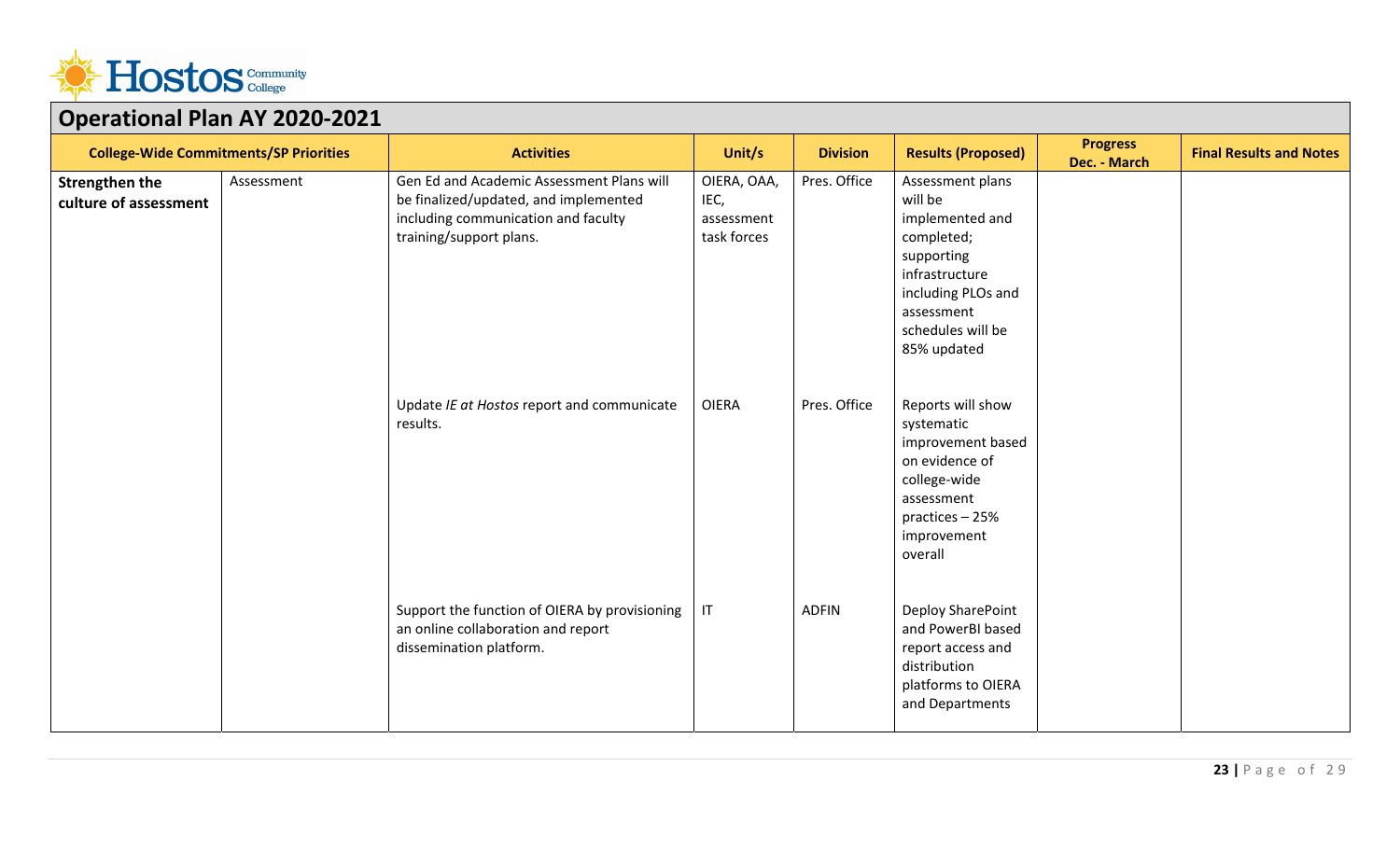

| $\sim$ perustrum rum $\sim$ 1 = 020 $\pm$ 0<br><b>College-Wide Commitments/SP Priorities</b> |                            | <b>Activities</b>                                                                                                                                                                                                                                                                                                                                                      | Unit/s       | <b>Division</b>       | <b>Results (Proposed)</b>                                                                                                                                                                                                                                                   | <b>Progress</b><br>Dec. - March | <b>Final Results and Notes</b> |
|----------------------------------------------------------------------------------------------|----------------------------|------------------------------------------------------------------------------------------------------------------------------------------------------------------------------------------------------------------------------------------------------------------------------------------------------------------------------------------------------------------------|--------------|-----------------------|-----------------------------------------------------------------------------------------------------------------------------------------------------------------------------------------------------------------------------------------------------------------------------|---------------------------------|--------------------------------|
|                                                                                              | Communications             | OIERA will redesign the architecture and<br>update content of its website, as well as<br>review and organize institutional data to align<br>with current policies and processes, and<br>support Middle States Self-Study efforts.                                                                                                                                      | <b>OIERA</b> | President's<br>Office | OIERA's website will<br>reflect Hostos' IE<br>infrastructure                                                                                                                                                                                                                |                                 |                                |
|                                                                                              |                            | Draft and implement new Institutional<br>Effectiveness Plan (IEP).                                                                                                                                                                                                                                                                                                     |              |                       | Updated IEP will<br>include new Gen Ed,<br>Academic, and AES<br>assessment plans as<br>well as alignment<br>between<br>assessment and<br>planning                                                                                                                           |                                 |                                |
|                                                                                              | <b>Community Relations</b> | OIERA will take part in regular President's<br>States of the College, providing overview and<br>analysis of institutional data, and answering<br>questions from the college community.<br>Regular contributions to El Semanario will<br>inform the community about activities related<br>to assessment, institutional research, and<br>strategic/operational planning. |              |                       | Activities and<br>policies related to<br>institutional<br>effectiveness will be<br>shared with the<br>community on a<br>regular basis,<br>contributing to<br>increased<br>understanding of<br>how ground level<br>work aligns with<br>and supports<br>institutional efforts |                                 |                                |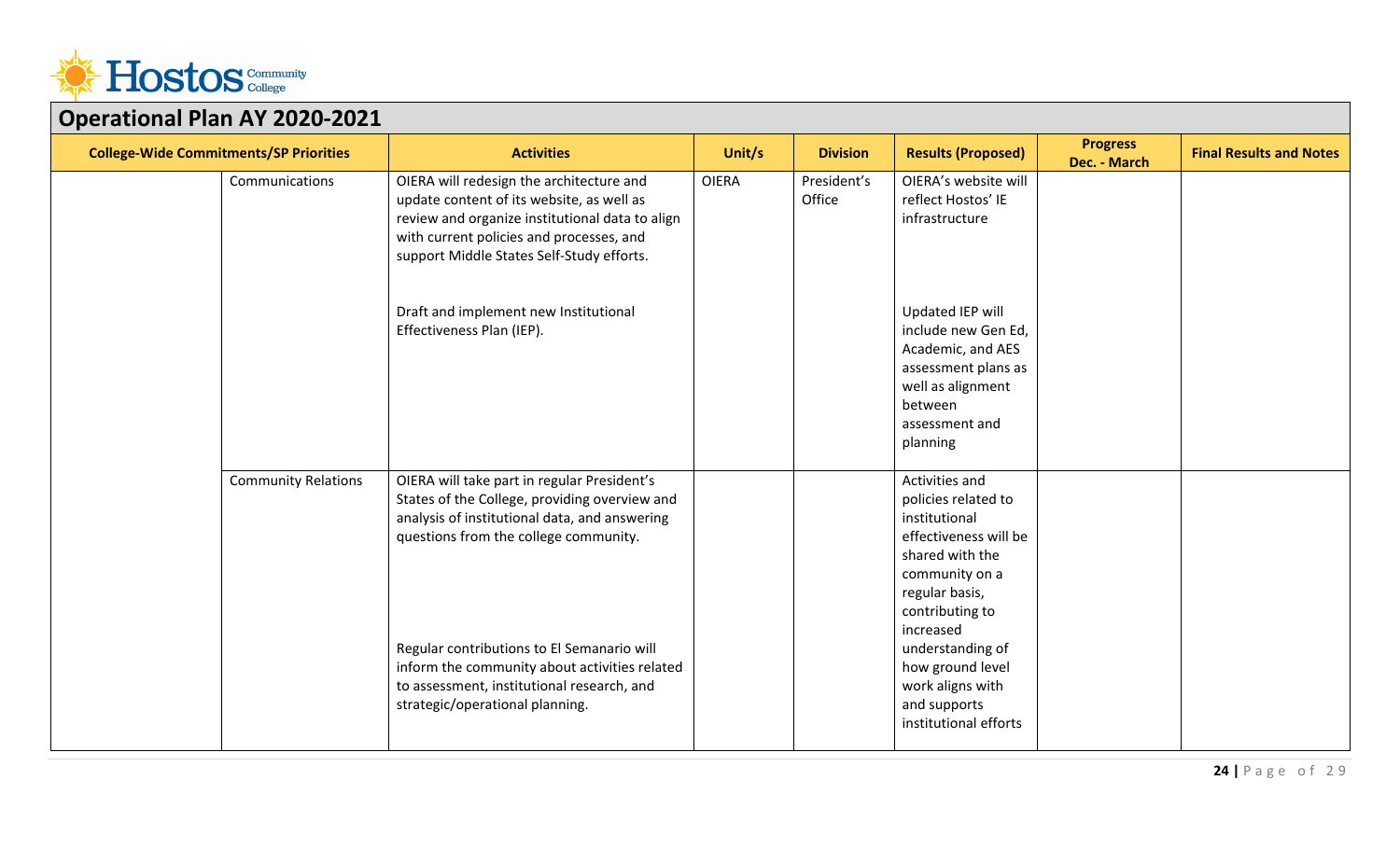

| Operational Fight AT 2020-2021                |                             |                                                                                                                                                                                       |              |                            |                                                                                                                                               |                                 |                                |
|-----------------------------------------------|-----------------------------|---------------------------------------------------------------------------------------------------------------------------------------------------------------------------------------|--------------|----------------------------|-----------------------------------------------------------------------------------------------------------------------------------------------|---------------------------------|--------------------------------|
| <b>College-Wide Commitments/SP Priorities</b> |                             | <b>Activities</b>                                                                                                                                                                     | Unit/s       | <b>Division</b>            | <b>Results (Proposed)</b>                                                                                                                     | <b>Progress</b><br>Dec. - March | <b>Final Results and Notes</b> |
|                                               | Professional<br>Development | Workshops to support unit- and program-level<br>annual and periodic assessment will be<br>provided; templates and other guiding<br>resources will be updated on the OIERA<br>website. | <b>OIERA</b> | President's<br>Office      | 90% of units seeking<br>support will be<br>served via<br>workshop (vs one-<br>on-one session)                                                 |                                 |                                |
|                                               | <b>Systems Alignment</b>    | Completed APRs will be organized in a single<br>location with access granted to all relevant<br>offices. Instructions for completing APRs will<br>be collated in a single document.   | OIERA, OAA   | President's<br>Office, OAA | All APRs are<br>accessible to staff in<br>OAA and OIERA.<br>APR instructions will<br>be consolidated and<br>made available<br>publicly online |                                 |                                |
|                                               |                             | Academic Program Review (APR) process will<br>be reviewed and revised and new guiding<br>templates and instructions will be drafted.                                                  | OIERA, OAA   |                            | <b>Revised APR process</b><br>will meet CUNY and<br><b>Middle States</b><br>expectations, and<br>will be<br>implemented in<br>AY21-22         |                                 |                                |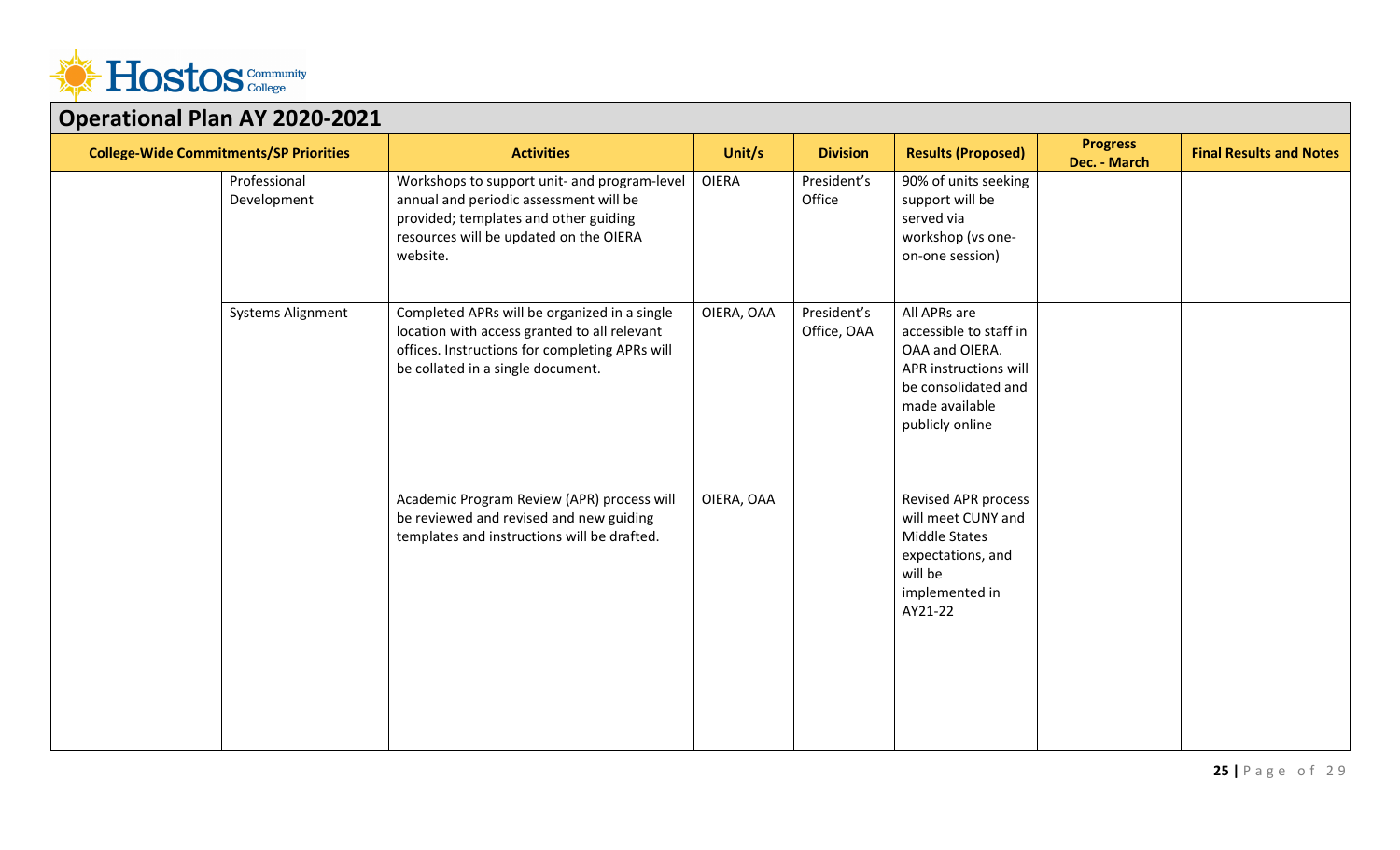

| <b>College-Wide Commitments/SP Priorities</b>                                 |            | <b>Activities</b>                                                                                                                                                                                                                                                                                                                                                                                                                                                                                                                                                                                               | Unit/s                                                                                                     | <b>Division</b> | <b>Results (Proposed)</b>                                                                                                                                                                                                                                                                                                                                               | <b>Progress</b><br>Dec. - March | <b>Final Results and Notes</b> |
|-------------------------------------------------------------------------------|------------|-----------------------------------------------------------------------------------------------------------------------------------------------------------------------------------------------------------------------------------------------------------------------------------------------------------------------------------------------------------------------------------------------------------------------------------------------------------------------------------------------------------------------------------------------------------------------------------------------------------------|------------------------------------------------------------------------------------------------------------|-----------------|-------------------------------------------------------------------------------------------------------------------------------------------------------------------------------------------------------------------------------------------------------------------------------------------------------------------------------------------------------------------------|---------------------------------|--------------------------------|
|                                                                               |            | AES and academic assessment data (annual<br>and periodic) will be collected and organized<br>by OIERA as per best practices<br>Retention will be systematically addressed by<br>expanding the role of the StarFish<br>Taskforce/Committee to serve as the Early<br>Alert Taskforce. The Taskforce will examine<br>the existing tools (StarFish, OEIRA's report)<br>and will come up with ways of simplifying<br>reporting and improving the communication<br>flow between all advisement units with<br>regards to quickly and effectively identifying<br>students who have high potential of falling<br>behind. | OIERA, OAA,<br>SDEM,<br>CEWD,<br>ADFIN, DIA,<br>IT<br>OIERA,<br>StarFish<br>Committee,<br>SDEM?<br>Others? |                 | Guided by best<br>practices, OIERA will<br>organize past and<br>current assessment<br>data to support<br>Hostos self-study<br>efforts.<br>Communication<br>informed by<br>complex data will<br>be streamlined to<br>improve the<br>usability of data to<br>prioritize outreach<br>to vulnerable<br>students. Retention<br>of all student<br>cohorts increases by<br>2%. |                                 |                                |
| <b>Sustain and advance</b><br>college-wide MSCHE<br><b>Self-Study efforts</b> | Assessment | Liaise with departments and programs<br>completing AES, APR and year-end reports to<br>identify needed supports. Facilitate access to<br>supports.                                                                                                                                                                                                                                                                                                                                                                                                                                                              | OAA, OIERA                                                                                                 | <b>OAA</b>      | All units in the<br>Division of<br><b>Academic Affairs</b><br>will complete<br>scheduled reports.<br>Target: 90%<br>compliance                                                                                                                                                                                                                                          |                                 |                                |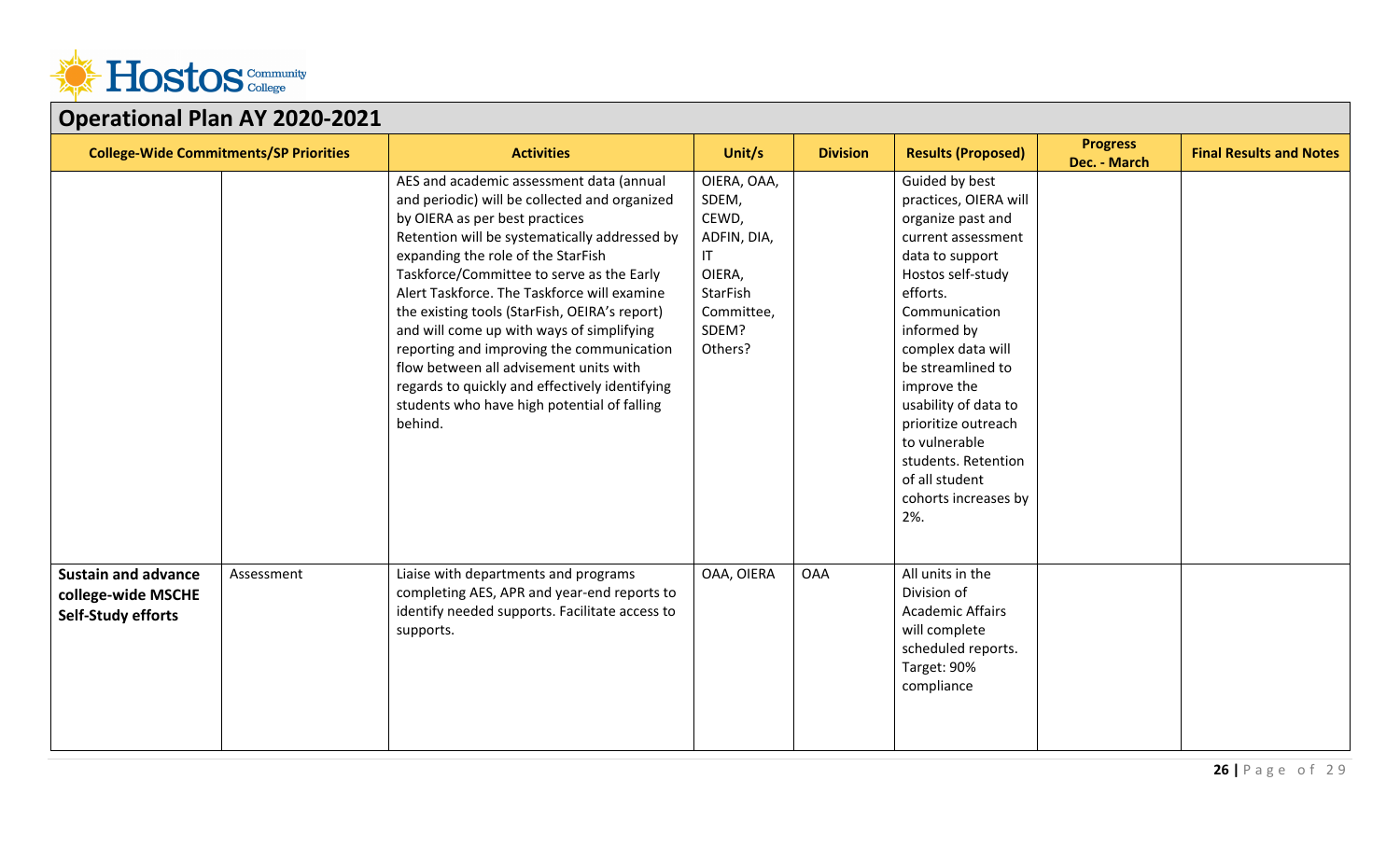

| <b>College-Wide Commitments/SP Priorities</b> |                             | <b>Activities</b>                                                                                                                                                            | Unit/s                                                                                 | <b>Division</b> | <b>Results (Proposed)</b>                                                                                                                              | <b>Progress</b><br>Dec. - March | <b>Final Results and Notes</b> |
|-----------------------------------------------|-----------------------------|------------------------------------------------------------------------------------------------------------------------------------------------------------------------------|----------------------------------------------------------------------------------------|-----------------|--------------------------------------------------------------------------------------------------------------------------------------------------------|---------------------------------|--------------------------------|
|                                               | Communications              | CEWD will promote MSCHE Self-Study efforts<br>in the CEWD catalog and through its social<br>media and marketing efforts.                                                     | Continuing<br>Ed<br>Communicati<br>ons                                                 | <b>CEWD</b>     | MSCHE Self-Study<br>information is<br>disseminated to<br>CEWD students and<br>the general public                                                       |                                 |                                |
|                                               |                             | MSCHE self-study updates, including<br>deadlines and current activities, will be<br>included on every Academic Council and CCD<br>agenda.                                    | OAA, All<br>departments                                                                | <b>OAA</b>      | Faculty and staff in<br>the division will be<br>aware of all MSCHE<br>activities                                                                       |                                 |                                |
|                                               |                             | Deploy a digital platform to facilitate MSCHE<br>Collaboration and Evidence Gathering.                                                                                       | $\ensuremath{\mathsf{IT}}\xspace$                                                      | <b>ADFIN</b>    | Updated<br>SharePoint-based<br>platform as a<br>common repository<br>for Working Group<br>efforts as well as for<br>Evidence collection<br>and tagging |                                 |                                |
|                                               | <b>Community Relations</b>  | Self-study Co-chairs will organize and facilitate<br>2x/semester open forums to share<br>information about the self-study process, and<br>to solicit feedback and questions. | Self-Study<br>Co-chairs                                                                |                 | Attendance will<br>exceed 120 for each<br>Open Forum                                                                                                   |                                 |                                |
|                                               | Professional<br>Development | Student members of self-study working<br>groups will be oriented to the Middle States<br>accreditation process.                                                              | Dean of<br>Students,<br>Self-Study<br>Co-chairs,<br>Honors<br>Committee,<br><b>SGA</b> | SDEM            | Student members<br>of the self-study<br>process will be<br>prepared to<br>contribute<br>meaningfully to the<br>process                                 |                                 |                                |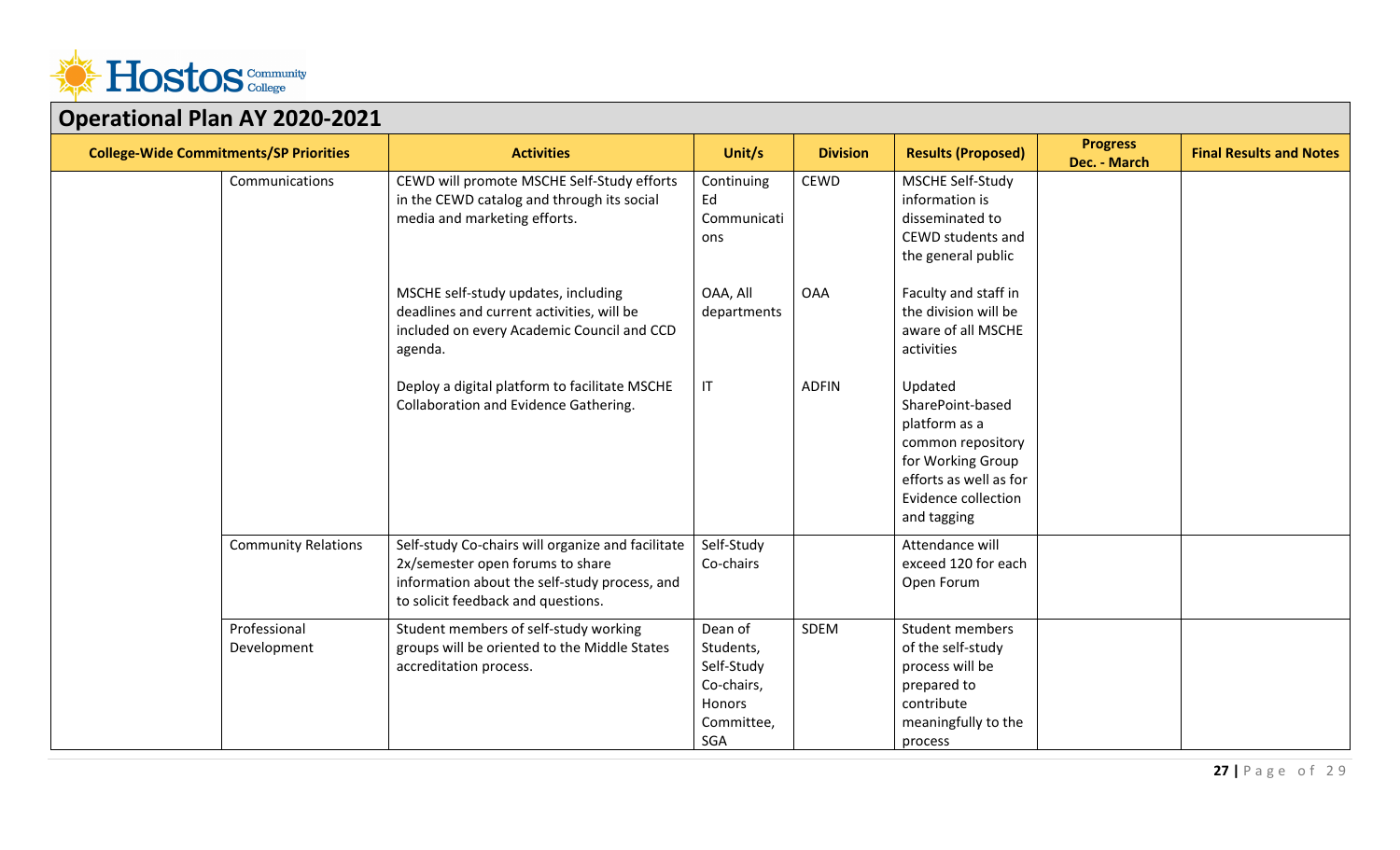

| OPCIANONAI I IAN AI LULU LULI                                                                                                                                      |                              |                                                                                                                                                |                                                                              |                                      |                                                                                                                                                                                    |                                 |                                |  |
|--------------------------------------------------------------------------------------------------------------------------------------------------------------------|------------------------------|------------------------------------------------------------------------------------------------------------------------------------------------|------------------------------------------------------------------------------|--------------------------------------|------------------------------------------------------------------------------------------------------------------------------------------------------------------------------------|---------------------------------|--------------------------------|--|
| <b>College-Wide Commitments/SP Priorities</b>                                                                                                                      |                              | <b>Activities</b>                                                                                                                              | Unit/s                                                                       | <b>Division</b>                      | <b>Results (Proposed)</b>                                                                                                                                                          | <b>Progress</b><br>Dec. - March | <b>Final Results and Notes</b> |  |
|                                                                                                                                                                    | <b>Systems Alignment</b>     | Evaluation of evidence will take place in a<br>staged process in Fall20.                                                                       | Working<br>Groups,<br>Steering<br>Committee,<br>OIERA,<br>Library<br>faculty |                                      | Evidence will be<br>evaluated in a<br>systematic manner<br>to ensure it is<br>complete/demonstr<br>ates compliance, is<br>of high quality<br>(using a rubric), and<br>is organized |                                 |                                |  |
| <b>Build connections</b><br>between Bronx-based<br>organizations and<br>employers and Hostos<br>programs by<br>convening a<br><b>Community Advisory</b><br>Council | Assessment<br>Communications | Solicit proposed members and evaluate<br>balance of perspectives and sectors; convene<br>meetings.<br>Disseminate updates about the CAC to the |                                                                              | President's<br>Office<br>President's | Meetings held in<br>2020-2021<br>Weekly bulletin and                                                                                                                               |                                 |                                |  |
|                                                                                                                                                                    |                              | Hostos community.                                                                                                                              |                                                                              | Office                               | other modalities<br>used to share<br>updates about the<br>CAC                                                                                                                      |                                 |                                |  |
|                                                                                                                                                                    | <b>Community Relations</b>   | Set agendas that strengthen student success -<br>academically and in careers.                                                                  |                                                                              | President's<br>Office                | Agendas set that<br>promote academic<br>and career success                                                                                                                         |                                 |                                |  |
|                                                                                                                                                                    | Professional<br>Development  | Identify additional opportunities to connect<br>employers with students (e.g., via mentoring).                                                 |                                                                              | President's<br>Office, OAA           | Additional<br>connections made<br>between employers<br>and academic<br>programs                                                                                                    |                                 |                                |  |